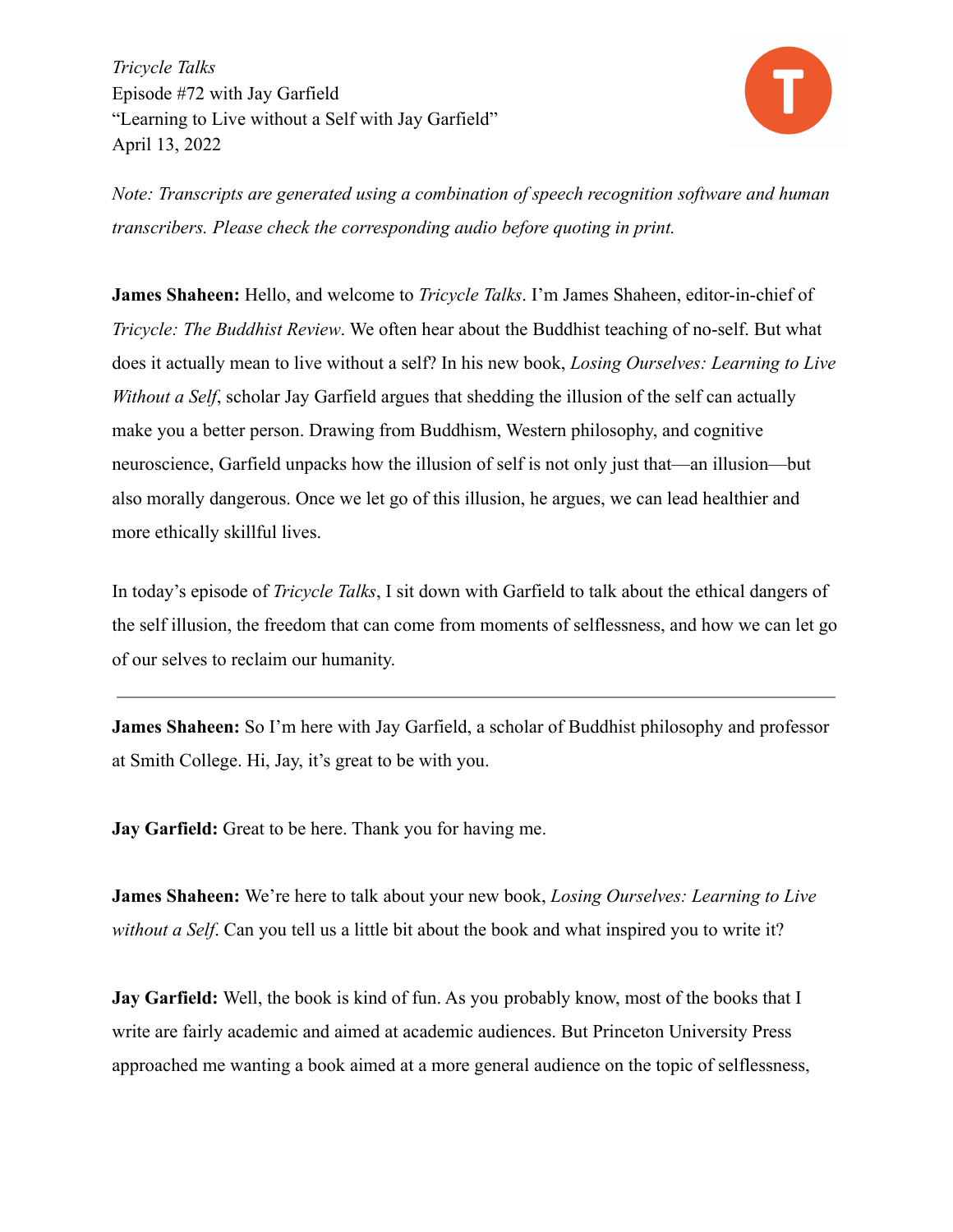

and my first thought was, "That should be fun, and that should be really easy. After all, I've been thinking about this topic for a long time." So I thought it would be kind of fun and easy. It turned out to be really hard. And the reason it turned out to be really hard is because of the constraints on the book. It's got to be really accessible to people who have not been studying philosophy, who have not been studying Buddhism. It's got to be reasonably compact because they're trying to sell it to a general audience, of course. Nobody wants to carry a brick around. And it also has to be accurate and precise because I'm not willing to dumb the stuff down for people. And I also know that my colleagues are going to be reading it, so I've got some kind of an obligation to get it right. And it turns out that trying to get it right, get it short, and get it clear and accessible is really hard to do all at the same time. So I'm hoping that it works. But the idea is this. A central doctrine of Buddhist philosophy is that we don't have selves, that we are selfless persons. That doesn't mean that we don't exist; it means that we exist in another way. We don't exist substantially or intrinsically or independently, but our existence, like the existence of everything else, is interdependent, conventional, constantly changing. And as I put it, we're more like roles than we are like actors. And to try to capture that for people is the task of the book, and I hope that it succeeds.

**James Shaheen:** I think you very much succeeded. It's 170 pages, it's very readable, and it is for a general audience. I really think you did an amazing job with that. One of the things that I was interested in talking to you about is this notion that Evan Thompson presented me with when I interviewed him. He challenged Buddhists not to be complacent with this notion of non-self or no-self, and I had to ask myself, "Well, then why do I believe that? Why do I subscribe to that belief?" I couldn't just rest easy in that. I feel like it was a challenge he presented us with, you took up that challenge, and did a really incredible job of explaining, for me anyway, why I can feel a little bit more comfortable with this belief. At the start of the book, you share the Buddhist philosopher Candrakirti's analogy of the snake in the elephant. Can you walk us through that analogy and how it guides your work in this book?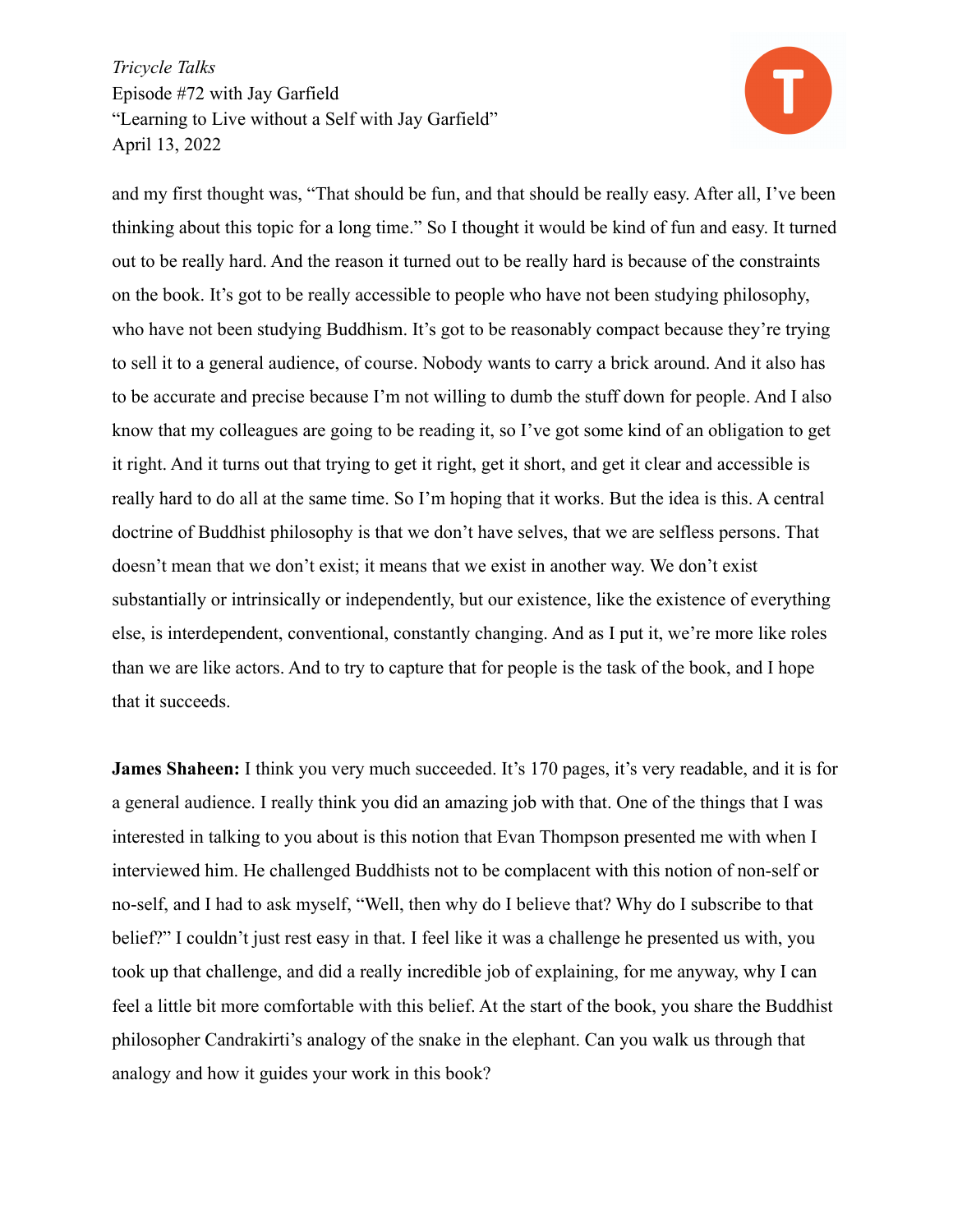

**Jay Garfield:** Sure. But first, let me say I'm glad you mentioned Evan because it was Evan's book, *Why I Am Not a Buddhist*, that prompted Princeton University Press to ask me to write this book, hoping that I would take up that challenge, and Evan is certainly my interlocutor here in a lot of ways. I should emphasize for listeners, Evan and I have been very close friends for a very long time, and we agree about a lot of things, we disagree about a lot of things, but our disagreements and our agreements are always among friends. So if sometimes I take Evan's position on, it's with deep respect and affection for Evan. Our best friends are the people with whom we disagree because they force us to sharpen our ideas and to change our ideas when we're wrong. But coming back to your question about Candrakirti, there really are two major heroes in this book. One is David Hume from the West, and one is Candrakirti from India, philosophers around whom I've orbited for a very long time. So Candrakirti, in his text called *Introduction to the Middle Way*, Sanskrit title *Madhyamaka Avatara*, tells this great story about a guy who is really worried that there's a snake that's taken up residence in the wall of his house. If you live in India, this is the kind of thing that can be dangerous because typically the snakes who take up residence or kraits or cobras or things like that, and if you disturb them, they bite you and you die. So this guy is afraid there's a snake in the wall of his house, and so he searches the house and says, "There are no elephants here," and so he relaxes. Candrakirti comments that we would think somebody like that was really stupid, wouldn't we? And so you kind of scratch your head when you look at this. But when you look at the metaphor, it actually makes a great deal of sense. The snake in the wall of the house is our innate sense of a self, that is, our atavistic feeling that when I ask who I am, there's a core me, a Jay, who's different from my body, different from my mind, the thing that owns my body and mind and that controls things and that remains constant through my whole life. It's the thing that was there when I was born and will be there when I die, and if I believe in rebirth, it's the thing that I think will continue, and so forth. Or if I believe in heaven, and hell, it's the thing that will suffer eternal damnation or go to its eternal reward. But anyway, the serpent is that self. The elephant is all of the other things that we might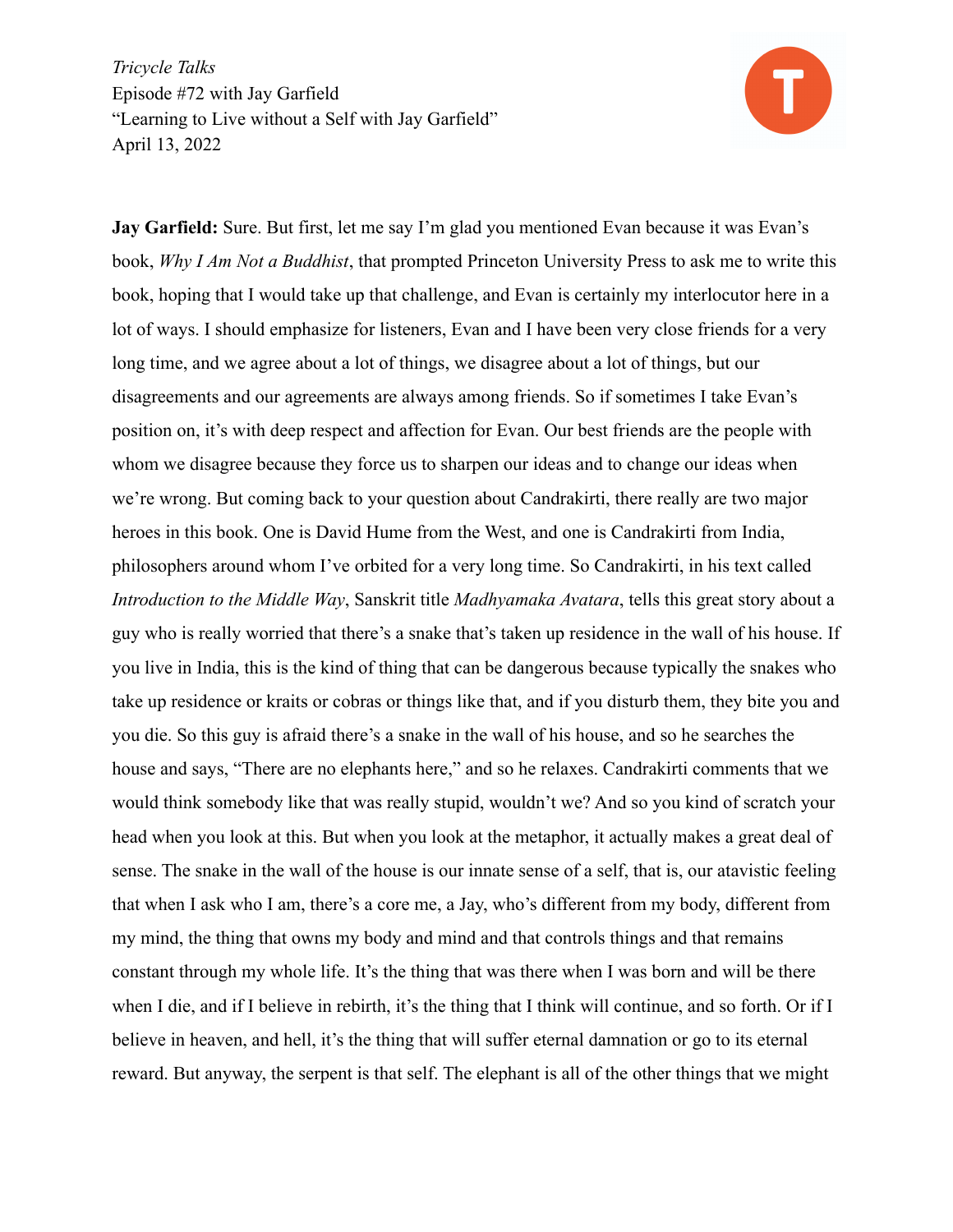

find that we could refute and convince ourselves that we're not selves. So for instance, you might think, "Gee, I'm really identical to my body; no, I'm not identical to my body, so I've actually taken care of the problem of a self." Or you might think, "I'm really my mind," and you go and refute the idea that I'm identical with my mind and you say, "Wow, I've taken care of the problem of the self." And Candrakirti's point is that we very often fail to identify the target of our analysis, and so we end up refuting something else and think that we've taken care of the job. Another way to put this is we sometimes, after maybe refuting the idea of a self, then go ahead to identify ourselves with something else, with our body or with our mind or with our history or with a narrative or something like that, and then try to reconstruct a kind of individual identity. Candrakirti's admonition is to pay attention to that object of negation. Pay attention to what you're trying to refute, refute it, and don't replace it with something else. So in this book, I really try to draw the reader's attention to what we innately and instinctively take ourselves to be and then to reconstruct what we actually are in a way that allows us to refute that innate misconception without falling into nihilism and without failing to construct any kind of positive account of our own identity as persons.

**James Shaheen:** So I can read your book and buy your arguments and say, yes, I can argue with this, this makes sense. But you refer to an innate, instinctive sense of our selves, so I still fall prey to this delusion. Deep down, many of us are often very convinced that we have a self despite all logical argument.

**Jay Garfield:** Yes, there is always a danger that when we do philosophy, we're actually succeeding in what a psychoanalyst friend of mine calls adding insight to injury. All we're doing is convincing ourselves intellectually of something we know we ought to believe but in a way that doesn't really have much impact on our lives. Of course, that's one of the reasons that in the Buddhist tradition, we usually think of analysis or contemplation as a kind of midpoint between study, or hearing, as it's sometimes referred, and meditative practice. The goal of meditative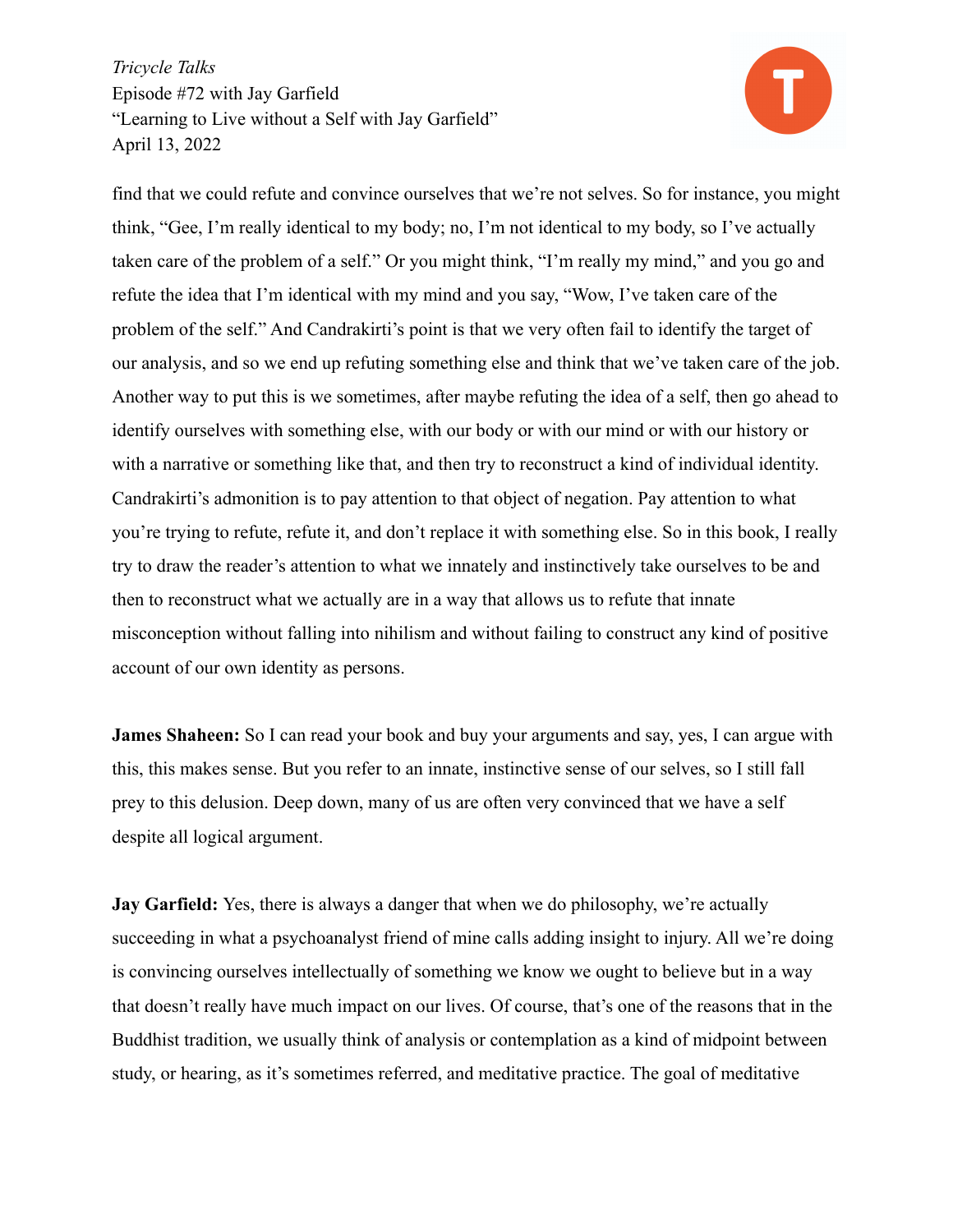

practice and the role of meditative practice, then, is to internalize what we've learned through analysis, to make it part of the way that we take up with the world. Now, of course, not everybody who reads this book will be interested in the meditative practice, and not everybody who reads this book will be interested in self-transformation. And that's fine. Not everybody has to have that as their project. But if your project is to come to understand yourself and to reorient your life, the book at least gives you the analytic material that you can take into meditative practice. But the other thing that I note in the book that I hope is helpful to people is that even though we do have a kind of innate atavistic tendency to reify ourselves, we don't do that all the time. I think we do it whenever we're called upon to think about who we are, and we kind of fall into that trap, unless we're highly advanced practitioners, for whom I've got tremendous respect and admiration. But that isn't me. I know I fall into that trap. I fall into it constantly. But I do think there are a lot of times when we do succeed in forgetting ourselves, maybe in the contemplation of beautiful art, maybe in listening to music, maybe in a deep and meaningful exchange with a close friend, maybe playing a sport, or engaged in practicing something in which we're highly skilled, where our sense of self and of subject-object duality just vanishes and we suddenly realize, at a certain point, that we haven't been thematizing ourselves for a very long time. And of course, the moment we realize that, we've rethematized it. But at least in retrospect, we recognize that we do have these moments of nonegocentric consciousness. So one way to think about the kind of transformation that we could be aiming at is to extend that amount of time in which we have that kind of egoless consciousness and to live our lives more in a flow state than in this kind of state of reified subject-object duality that I think really does get in our way.

**James Shaheen:** Right, you talk about the flow state. I wonder in that state what happens to our sense of agency and what happens to our notion of space and time? Literature is full of these moments, Levin scything the wheat in *Anna Karenina*, for instance, just one example. All of us have experienced, whether in sport or in writing or in doing anything that we do when we do it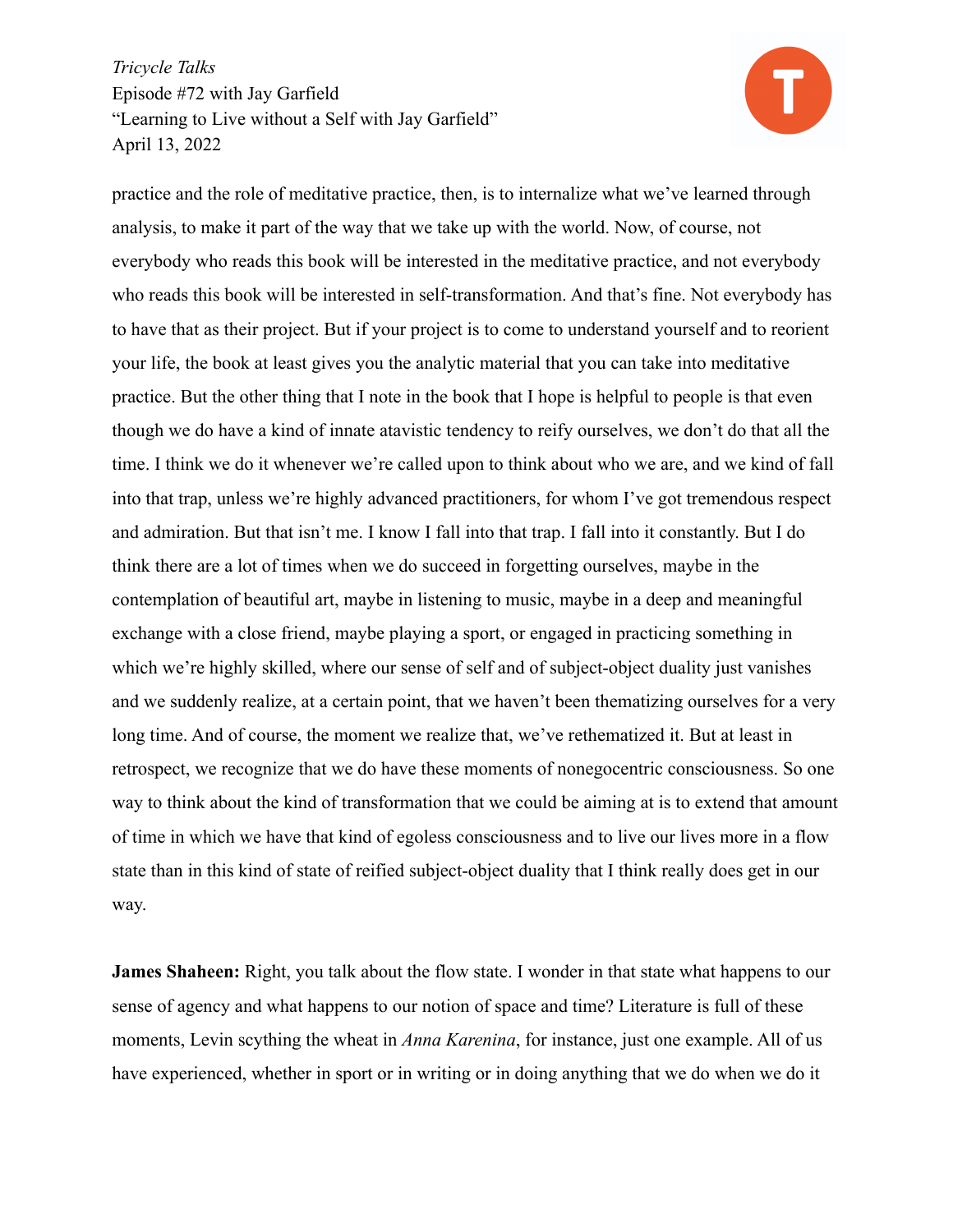

well, we've all experienced that flow state, I think. And we, of course, want to cultivate and even lengthen those moments, and as you say, we come back to ourselves, and all of a sudden, you have a consideration, "Gee, I'm really great," and we lose it. But we do feel free in that state, but that freedom is a very different kind of freedom than we normally think about. Can you say something about that?

**Jay Garfield:** Yeah, I think that's right. I think that's exactly the right question to ask because, oftentimes—and I think this isn't exclusive to the Western tradition, in any sense, this is something that I think people all over the world do—we tend to run together a particular kind of freedom and agency. And so it's easy to think that to genuinely be an agent, we have to have some kind of transcendent freedom, where our actions or our intentions are exempt from the general causal nexus and they're just spontaneous. We just do things because we want to rather than because we've been caused to. We often distinguish mere movement or behavior from action on the grounds that the ladder is undertaken freely and the former is completely determined by causes and conditions. And if you think of agency like that, then agency has to be a myth because we're actually physical organisms in a physical world and everything that we do is caused, and we want it to be like that. That is, you want your actions to be caused by your intentions. Otherwise, they'd be weird and random or inserted or caused by somebody else. That wouldn't be freedom. You want your intentions to be caused by your beliefs and your values. Otherwise, it would be some alien intention being inserted into your mind. We want our beliefs to be caused by our perceptions of what other people have told us, not just to arise randomly. So determinism isn't something we should fear. It's what Buddhists call dependent origination, what Western folks call determinism, and it just means that we are part of a network of causes and conditions. That doesn't mean that we're not also agents, though, because some of our actions are caused by our intentions. And those are actions with which we identify, that we recognize as our own, that are part of the narrative or the script that determines our lives. I think that in a flow state, that kind of agency is amply present, just as it is in all of our lives. It's just that it's not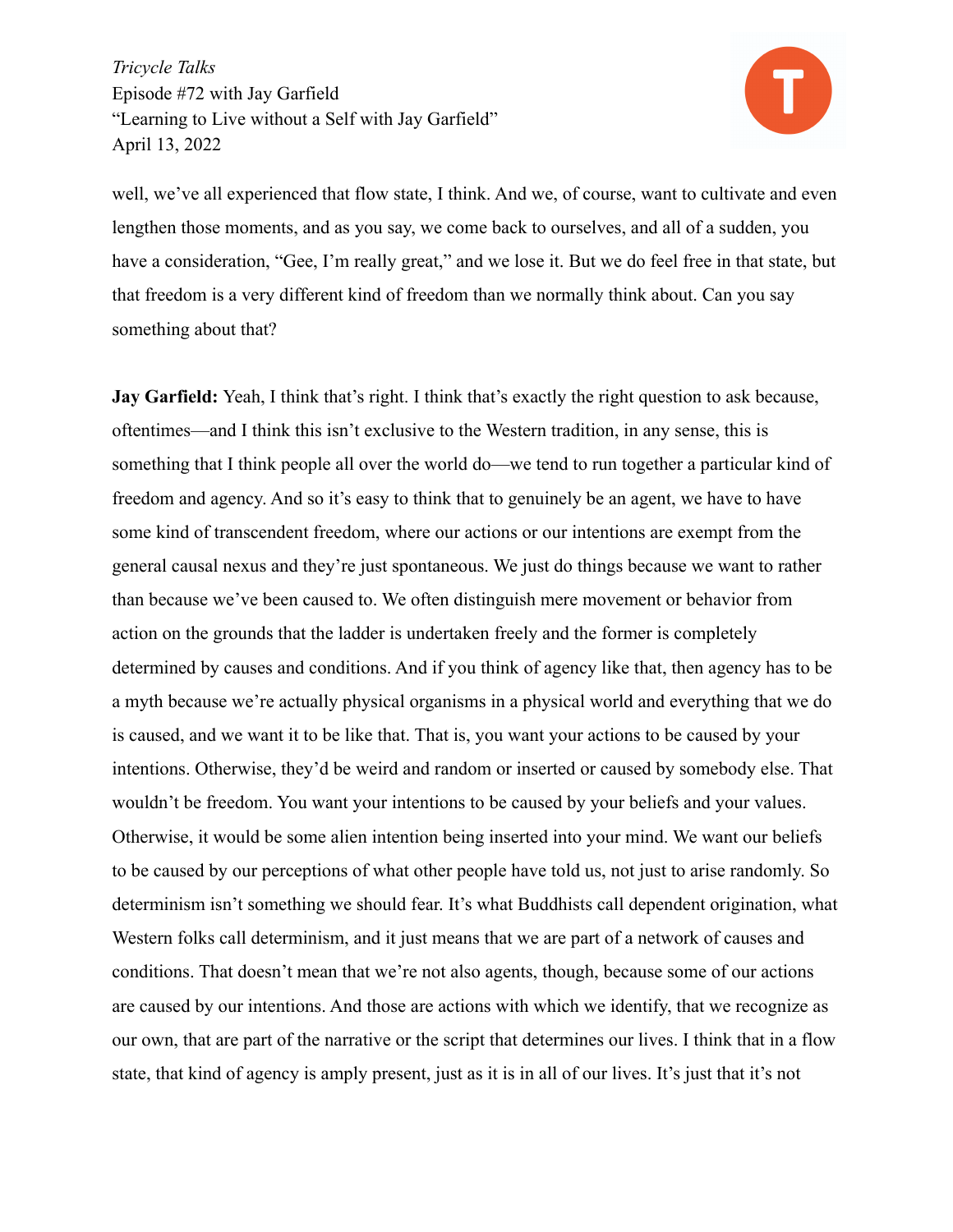

accompanied by this sense that I'm a free agent outside of the causal nexus. It just involves a smooth transition from intentions to actions. So if we imagine a skilled athlete, like, say, a soccer player on a field, receiving a pass, dodging a defender, passing the ball on to the next player, that person is an agent in all of those things. It's not something it's just happening to them. They're doing it, and they're exerting themselves in order to do it. But the person isn't thinking to herself, "Oh, here I am, the recipient of the pass. Here I am, I'd better dodge this defender. Here I am, I must freely pass this ball to another person." That's not there. Lots of agency, but no thematization of the self and freedom. I think we need to free ourselves from the illusion of transcendental freedom in order to appreciate the kind of freedom that we do have, namely, the ability, very often, to act in accordance with our intentions and our values.

**James Shaheen:** So in other words, the flow state is then broken. When we come back to this notion of self, "I am doing this," we break that state and we become very awkward.

**Jay Garfield:** And less skilled and less happy, less aware of actually who and what we are.

**James Shaheen:** You said something about how most of us are experts at walking. We just walk. But I thought of this character from an Italian novel during the early days of psychoanalysis, Confessions of Zeno. He begins to consider what it means to walk. He thinks of all the muscles that are triggered, and he starts to think of the number of bones in his feet, and he's the classic, early, neurotic. He begins walking with a limp because he's overwhelmed by the complexity of the action that his self enters into. So it's very much a description of what you're talking about, I think.

**Jay Garfield:** The need to have that kind of deliberate thematized attention to ourselves and to action is something that is important when we're learning skills. But we don't do that because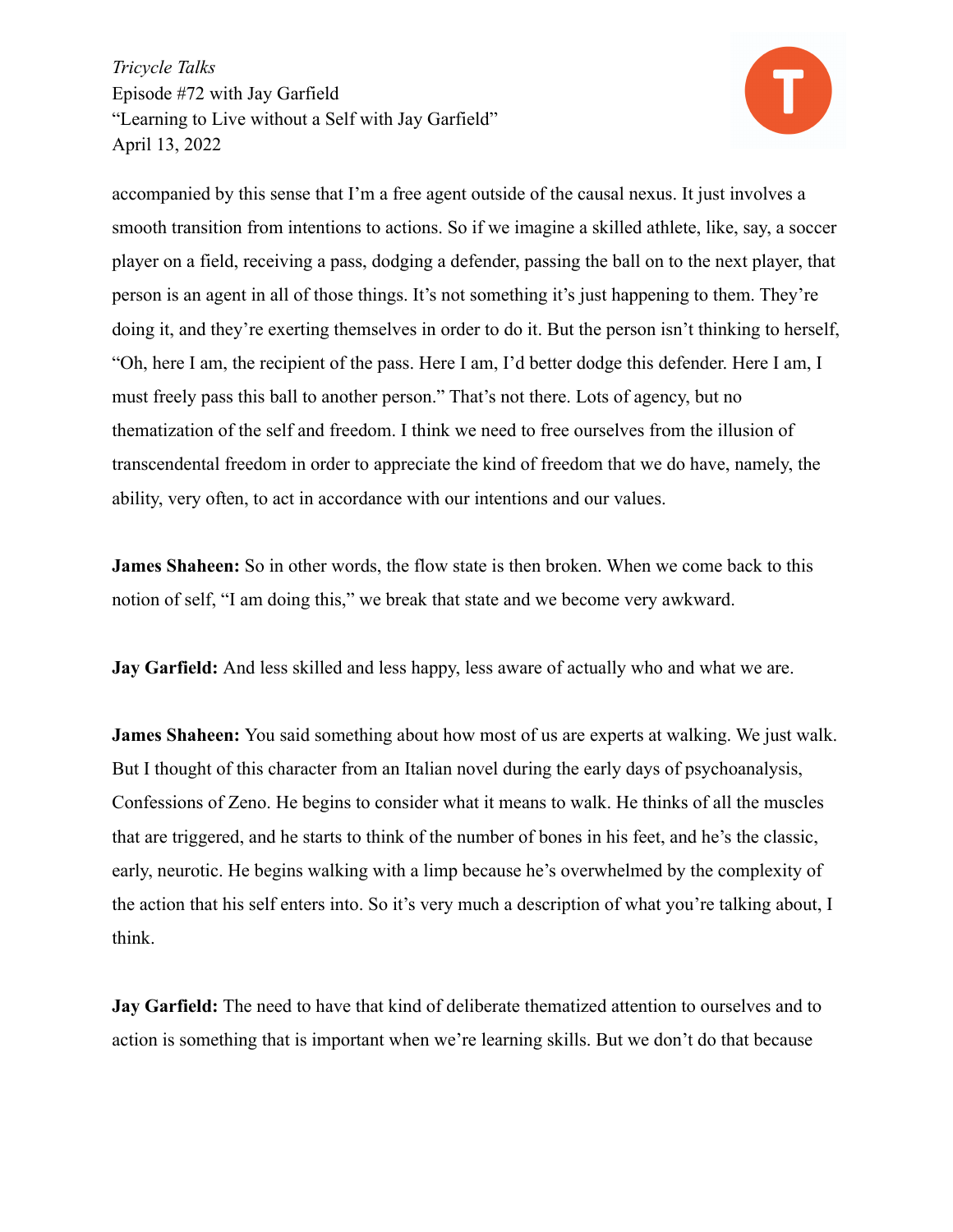

it's the end state; we do that in order to carefully attend to who we are and what we're doing. But expert performance requires that we shed that. And I think that's really important.

**James Shaheen:** So in other words, the subject-object duality, this notion of a self, can actually be a tool for the amateur who's learning, is that right as a sort of heuristic? Or is that wrong?

**Jay Garfield:** I think that's so. I mean, it doesn't require reifying the self, but it does really require an explicit and dualistic kind of framework. So there's a whole lot of very cool research in sports psychology about the difference between that attitude and flow state. It turns out that if you're a novice at a particular task, and this, by the way, has been replicated not just for golf, but for surgery. When you're first learning a skill, it's really important to have self-directed attention. How am I breathing? How am I standing? Where are my hands? What am I doing? Where is my attention? And if you inhibit that self-attention by using a distractor, like, for instance, asking people to listen to music, novice performance degrades very rapidly. On the other hand, if you ask experts to engage in that same kind of attention—where are my hands, how am I breathing, how am I standing, what am I doing—their expert performance degrades dramatically. And the way to recover it is to distract them from that, to listen to some music or something like that. The fact is that we're at our best when we're experts. That's almost tautological. And so we find ourselves at our best when we drop that thematization of ourselves and that subject-object duality. That doesn't mean we don't need it sometimes in order to get there. After all, if we start losing our ability to interact with others spontaneously and effectively, we may go into therapy, and what does that therapist do? She directs our attention to who we are, how we're feeling, what we're thinking, and takes us back to a novice state. We don't want to then go back into the world and constantly be as self-conscious as we would be in psychotherapy. We want to be able to shed that and to act spontaneously again, because when we're spontaneous, we are at our best.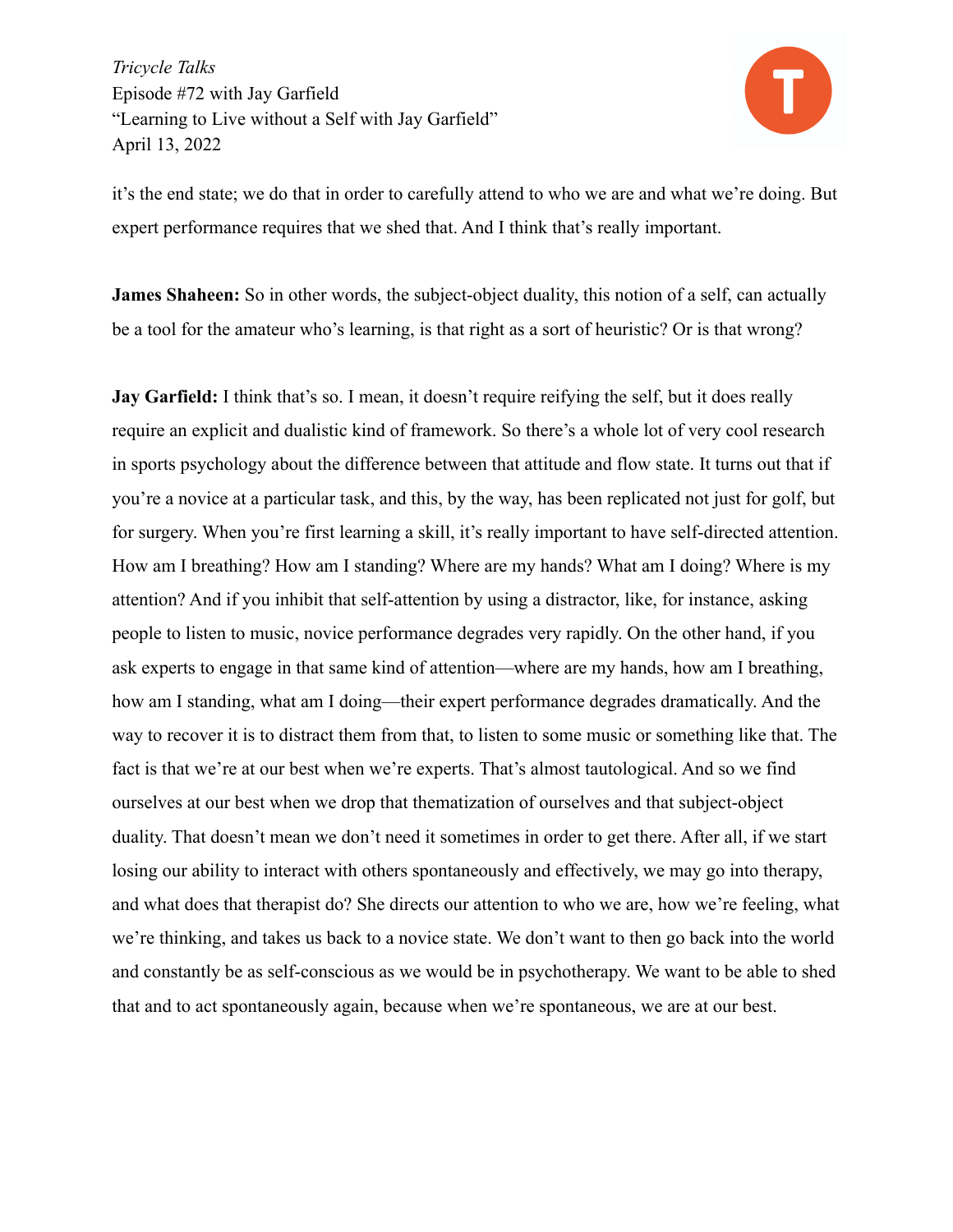

**James Shaheen:** So I want to get back to self as illusion again. It's not just semantics—you write that it obscures our own identities from us and "generates a perverse moral vision that engenders an instinctive attitude of self-interest and egoism that none of us can rationally endorse and from which we would happily free ourselves." So you can come back to this later, but can you share briefly about the ethical consequences of a belief in self?

**Jay Garfield:** Yeah, I think this is really where the rubber hits the road because it's one thing to think abstractly about personal identity, to think about the metaphysics of bodies and minds and persons and so forth. But it's quite another to think about who we are and how we ought to think about our interactions with other people, in particular, in ethically charged situations. And actually, most of our lives are ethically charged in one way or another. We can put the point this way. For anybody who has studied economics, especially microeconomics, or game theory, we get this definition of rationality as the disinterested pursuit of our own immediate self-interest. So I'm rational if I adopt a strategy that makes sure that I've got more chips at the end of the game than anybody else. I'm rational if I make sure that I maximize what I want and just ignore what other people want. And I'm irrational if I undertake behavior that decreases my own utility or that takes other people's utility into consideration where that utility doesn't affect my own. Now, that's a recipe for a very narrow kind of egoism, and it's a recipe for the idea that even though maybe it might be nice and a great option to care about other people, the first thing I've got to do is to care about myself. And so if somebody asks me, "Gee, why did you do that?" Leave aside what it is, and I just answer "Well, because it made me happy, or because I want to." That's taken as a perfectly good explanation, a perfectly reasonable explanation. Another side of that, by the way, is that in a lot of cultures, like our own culture, we hear language like, "Children need to learn to stand on their own two feet, to be independent, to think for themselves." And I scratch my head when I hear that. And I wonder, does that mean we have to grow our own food and to make the dirt in which the food grows and to cause the rain that moistens the crops as well? I mean, what is it to stand on our own two feet? Everything we do,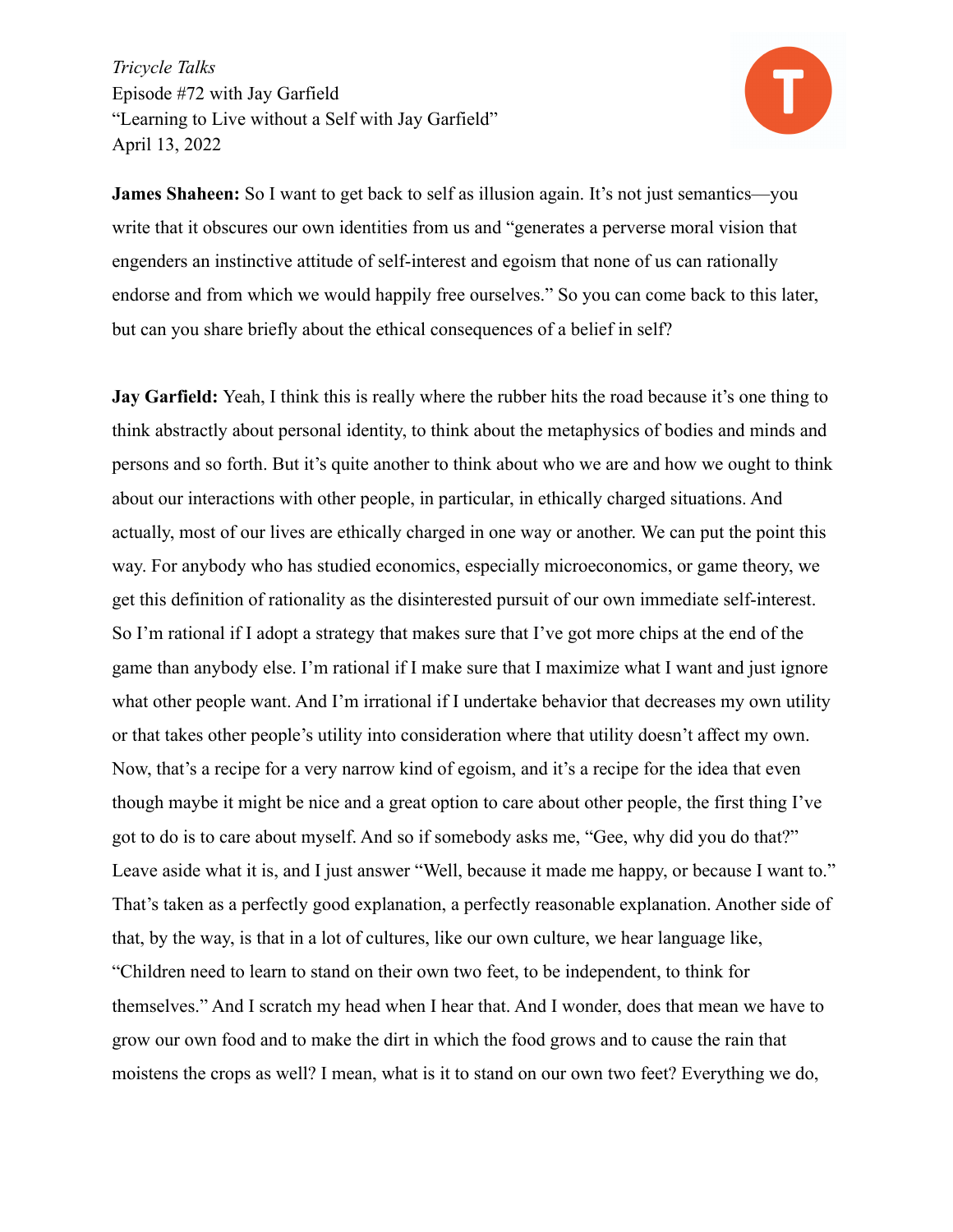

we do because we rely on our interactions with others and what others have done for us. And anything that could possibly increase our own happiness is something that should also be increasing the happiness of others, or we fail to recognize our profound interdependence. So I think that what happens is this. We focus on the self, and that self is this independent, substantial thing different from everything else, free from causality and all that stuff, and that allows us permission to take our own narrow self-interest as motivating. And that's permission to ignore the demands of morality. I think that's an extraordinarily pernicious thing. And I do think that it has visible and obvious consequences in our culture. It generates a kind of competitiveness, a view of life as a kind of zero-sum game, you die with the most toys, you win, and it also justifies some of the worst aspects of consumer capitalism, the idea that if we generate a system of production and organization that enables each of us to just rationally pursue our own immediate self-interest, life will be good. And we buy into that and then discover gigantic income inequalities, oppression, racism, alienated labor, all that stuff. And I think a lot of that really is honestly traceable to the self illusion and to the way that that self illusion is not only accepted but endorsed and encouraged.

**James Shaheen:** Well, I think the notion of rational self-interest is sort of fundamental to the ideology that underlies and drives our economy. So it would, in fact, be self that underlies it, or the belief in self. Is that right?

**Jay Garfield:** Yeah, I think that's absolutely right. I think it's absolutely right.

**James Shaheen:** You explore Buddhist and Western philosophical arguments against the existence of self, so I was wondering if you could just talk a little bit about Buddhist arguments for why we have no self. Could you identify, for instance, the four key conceptual components of the idea of self, priority, unity, subject-object duality, and agency, for instance, just to give us a sense of what this idea of self is and what a few arguments against it might be?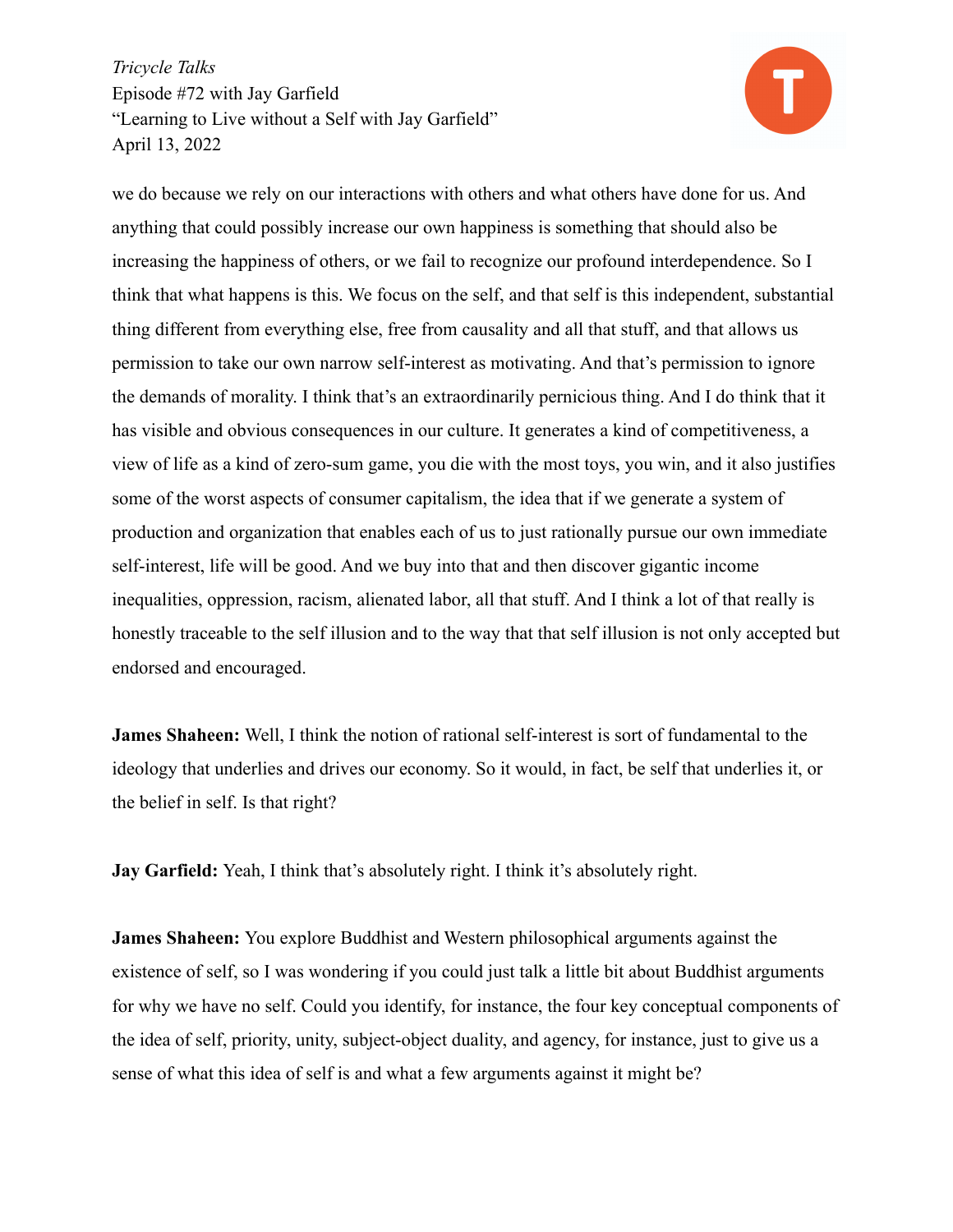

**Jay Garfield:** When we talk about priority, we've got this idea that the self kind of comes before the body in the mind. It's the foundation, it's the thing that has a body in mind, but it's different from that. And it's easy to convince yourself that that's the kind of thing that you are, that my body might change, my mind might change, but the self that underlies them is the same. The idea of unity is that with all of the plurality and all of the difference between who I am now and who I once was and who I will be, how I'm feeling today, how I felt yesterday, how I might feel tomorrow, that plurality has to be unified in experience and action into one center of subjectivity and agency. The idea of agency is the idea that it's that self that freely performs actions in virtue of its kind of transcendent exemption from the world of causal interaction. And the idea of subject-object duality is the idea that the experience we have is primordially structured, just naturally structured, in the way that there are subjects and then a world of which we are subjects. The great metaphor for that is the metaphor that the Austrian philosopher Ludwig Wittgenstein uses in his book *Tractatus Logico-Philosophicus* when he says when we think about the self, it's like the relation between the eye and the visual field, that the visual field discloses that there's an eye, but the eye isn't in the visual field, just as the world that we experience discloses the fact that there's a self standing behind it, even though that self isn't anything in the world. I think those are the real components of the self, and when we spell them out that way, they're all just wonderfully familiar. I think of myself as experiencing the world, not as a thing embedded in it. I think of myself as somebody who acts on the world, not somebody upon whom the world acts. I think of myself not as a committee but as a single thing. And I think of myself not as one of the many phenomena but as something ontologically and axiologically prior to all of those. I think that that really captures the serpent that's in the wall. When Buddhists argue against the existence of such a thing, they argue that if we just look analytically into what we are, the analogy that Candrakirti uses that he draws from the questions of King Milinda, a great paracanonical story, is the analogy of a chariot, though I always prefer to think of it as a garden cart because we've all been frustrated by assembling garden carts. We know that when you've got a heap of garden cart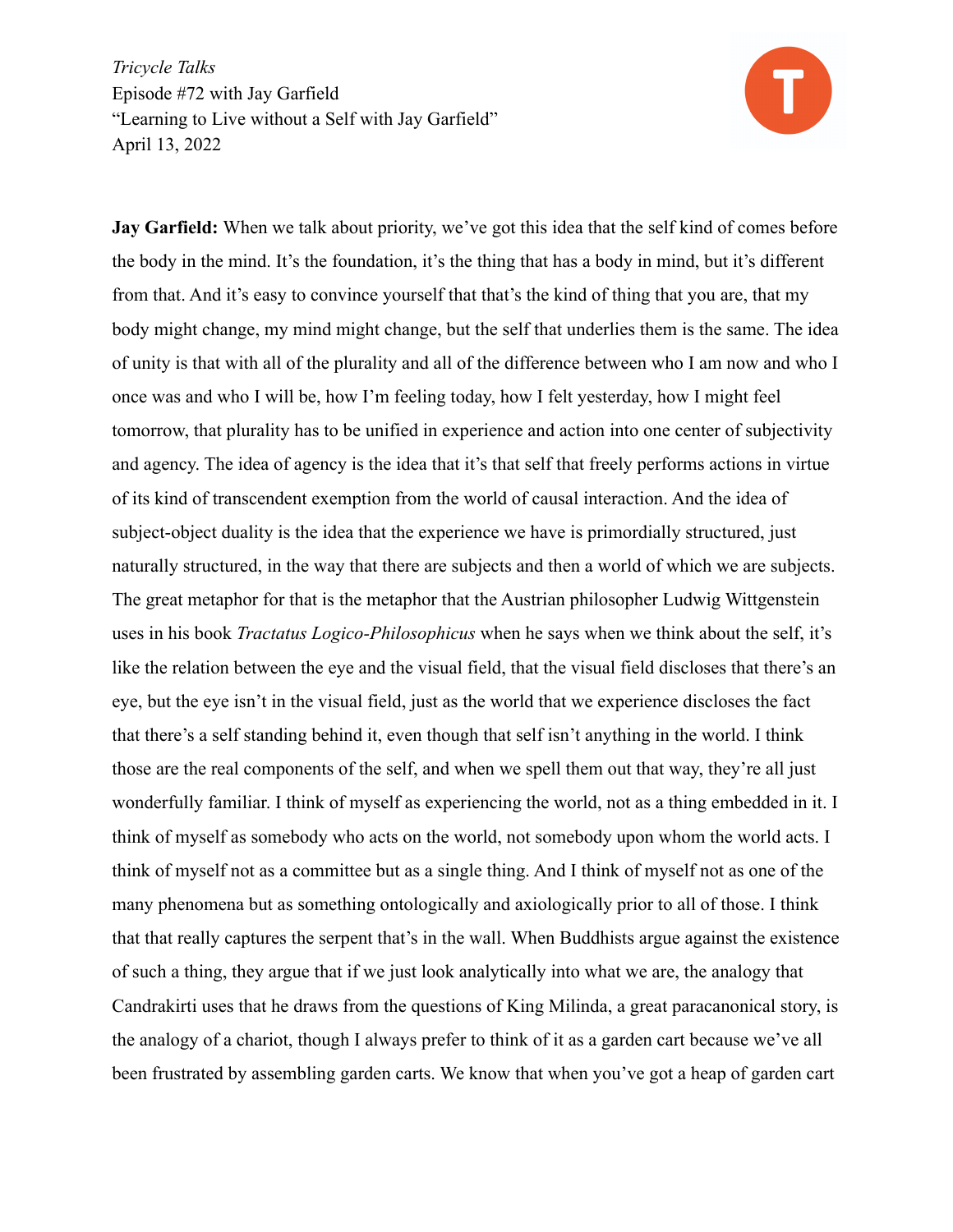

parts, you don't have a garden cart. We also know that when you assemble them, you've got one. But if you take a look at it, it's not identical to those parts, or you would have had it even when the box was delivered. It's not identical to those parts even so arranged because if there's a defective wheel and you send it back and get a new one, you still got the same garden cart but just another wheel. And you also know that it's not something different from the cart because if you take all the parts away and say, "I don't want the parts, I just want the cart," there's nothing left at all. And so as Candrakirti puts it, we're neither identical to our components, nor are we different from them. We're not something that stands by and owns them, and we're not something that you somehow find in them. Candrakirti points out we're not even simply supervenient on those parts. Rather, we're supervenient on a whole network of social and biological relations that determine and constantly affect those parts so that our identity as persons is not a metaphysical identity but a conventional, or as I like to think of it, a hermeneutical and interpretative identity that gives us the people, the persons who we are, but we can quite tidily think of ourselves as persons without thinking about that snake in the walls as the owner of that person.

**James Shaheen:** So what if somebody says to you, "Oh, I'm a person, then. Isn't that just a substitute for a self?" But you make it very clear that the distinction is an important one. Can you say something about that?

**Jay Garfield:** Sure. A person is in some sense a substitute for the self. That is, it's a more realistic way of thinking about our identity than the self is. So I'm urging people through reading this book to come to reject the notion that their identity is that of a self and to accept that it's the identity of a person. The big differences are that those crucial components of the self that you mentioned a moment ago, unity, agency, priority, subject-object duality, none of those are present in a person. Persons are constantly evolving, constantly open sequences of psychophysical processes, interpreted as real through the social, political, and biological conventions and ways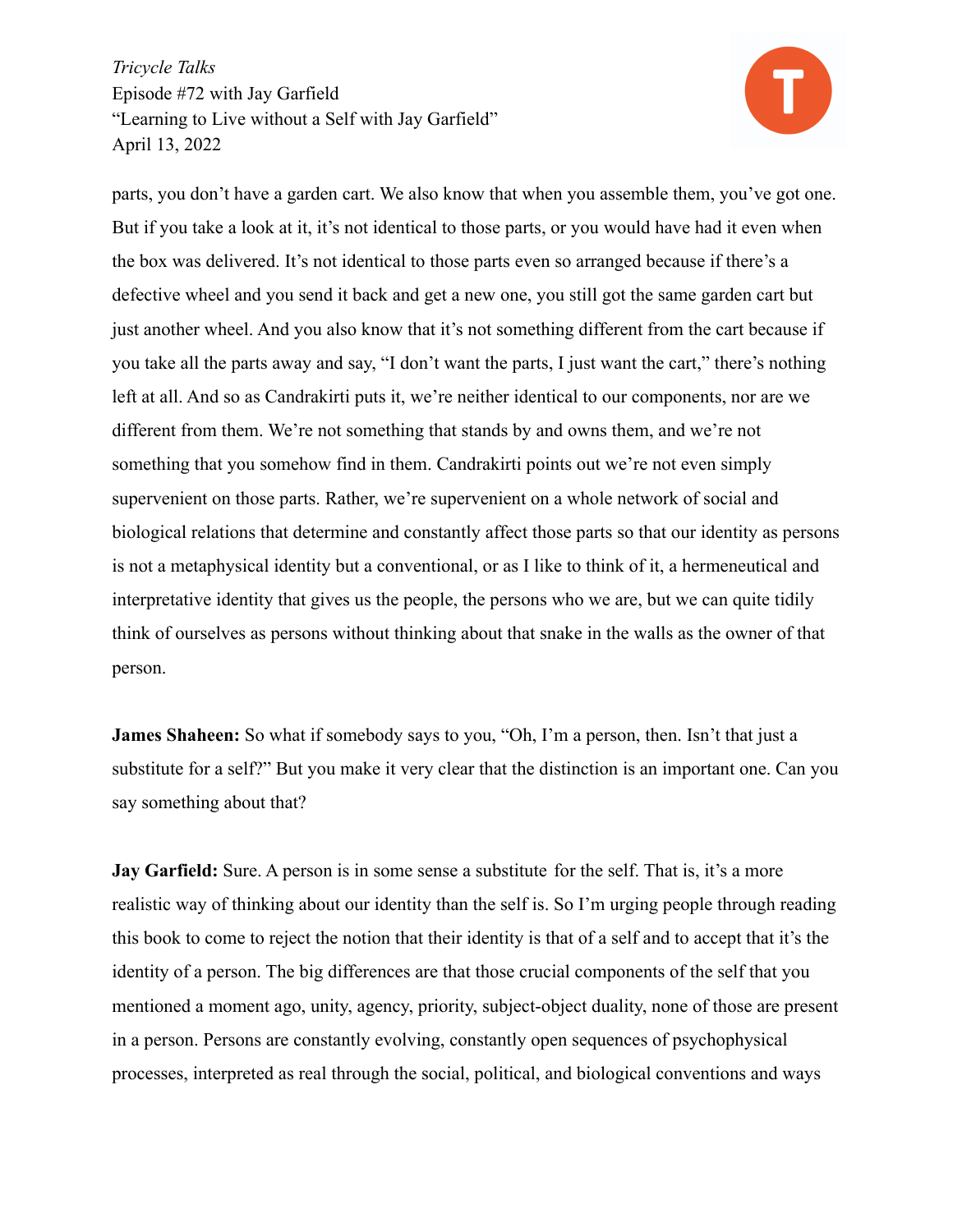

of behavior that we have. The analogy that I run throughout the book is that if we think about an actor playing a role, persons are more like roles than they are like actors. That doesn't make them unreal. Hamlet is a real role. But Hamlet can be played by Sir Laurence Olivier or by Benedict Cumberbatch, and we don't suddenly have two different Hamlets except in some metaphorical sense. We've got the same role, and it's a role that's constituted by a whole set of conventions, conventions of the theater, by scripts that have been written, by ways Hamlet has been played in the past, and now by Tom Stoppard through Rosencrantz and Guildenstern are Dead. An actor is simply somebody who's stepping in and playing that role for a while. But when we think about who we are, we're roles. Our bodies are part of the actor that plays that role. Our minds might be part of the actor that plays that role. But as persons, we're governed by complicated sets of conventions and interpretative practices. We only exist because those practices exist. As biological members of Homo sapiens, we're responsible to genetics. As persons, we're responsible to culture and to others. And in either case, we are constantly changing, open-ended phenomena, not isolated, self-existent phenomena. Moreover, as persons we are part of a spatial, temporal, and social complex, not standing outside of it in a dualistic relation. As persons, we're interdependent with one another, and so our domain of concern includes all other persons, just as if you're a character in a play, your existence and your reality depends upon all of the other characters in the play. We couldn't have Hamlet as a one-character event. You need Ophelia and Polonius and all of those other guys to make it go.

**James Shaheen:** So how do we affirm the reality of the person while denying the reality of the self?

**Jay Garfield:** Well, I think just by being very clear-eyed. When we deny the reality of the self, all we deny is the existence of that unitary, subjective, free, independent core that is somehow prior to and independent of all of the other stuff that we do and all of the causal relations and social relations into which we enter. We can deny that without denying that as persons we're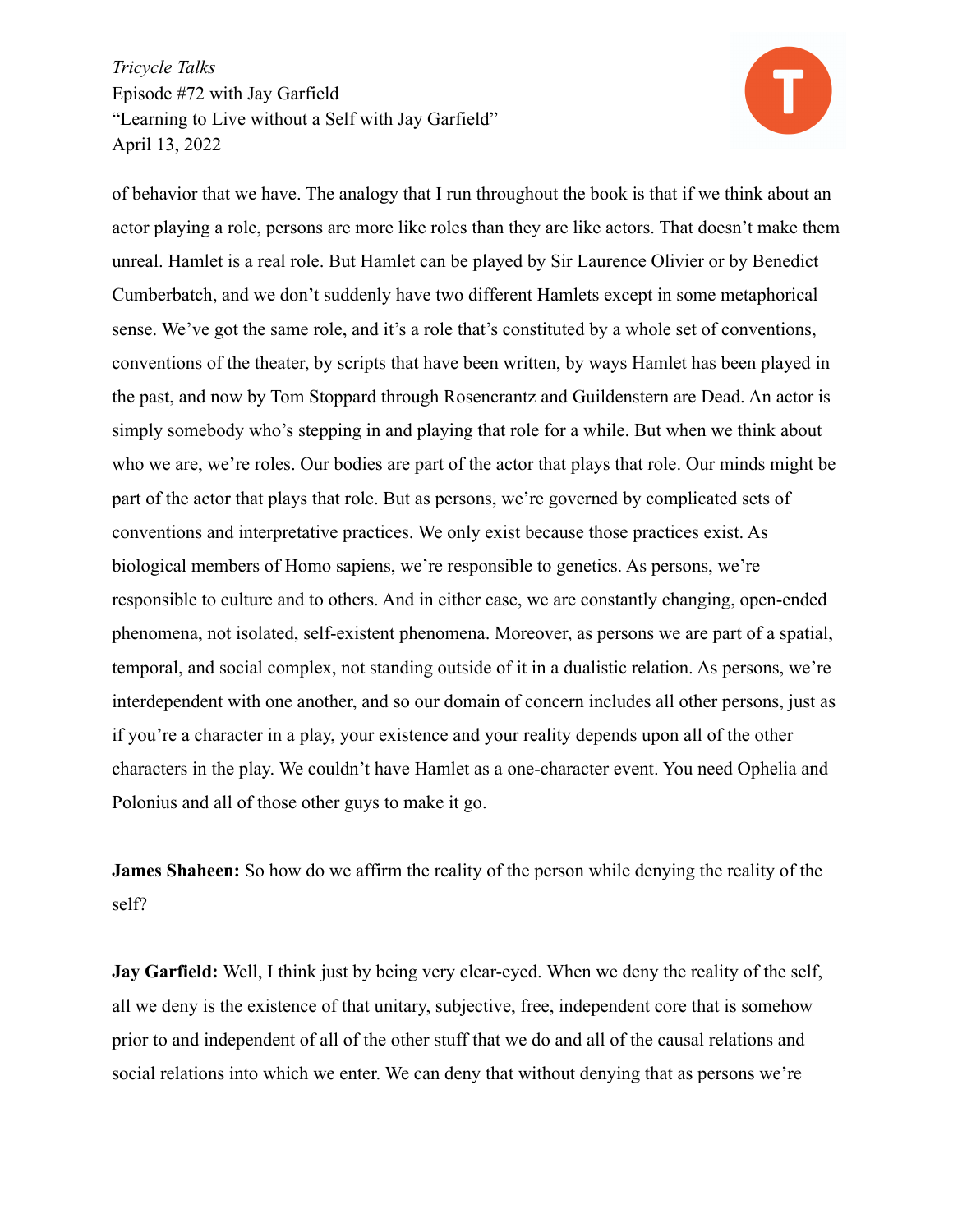

perfectly real. Think about other kinds of conventional composites. Suppose you think about a college. So I teach at a college, and if my mom comes to visit me and she says she wants to see Smith College, I could take her on the campus, and I'd say, "Here's the library. Here's the administration building. Here's some student houses. Here's the building where my office is. Here's the building where I teach my classes. Here are the lawns." And she says to me, "No, no, no, I didn't want to see buildings. I didn't want to see libraries. I didn't want to see lawns. I wanted to see the college." And I say, "Well, over there, there's the president of the college." "I don't want to see the president, I want to see the college." At some point, I'm going to look at her and say, "What are you actually looking for?" And she says, "I don't want the buildings, I don't want the lawn, I don't want the admissions procedures, I don't want the catalog, and I don't want the courses. I want to see the thing that has all of those." At that point, I'm going to say to her there is no such thing. And if you think there is such a thing, you have a profound misunderstanding of what a college is. We have a college when we have this network of students and teachers and administrators and cooks and ground keepers and administrative assistants and librarians and books and buildings and computers and video projectors and all of that stuff, plus a whole bunch of social conventions for recognizing that as a legal entity and processes for applying to it and recognizing the credentials that it delivers. And all of that stuff together constitutes a college. But it doesn't constitute some core thing that's got those. Now, I haven't convinced my mom that I don't teach at a college. I've kept the college intact. What I have done, I hope, is disabused her of the illusion that there's some little pearl someplace, some glowing object that we can point to and say that thing, that's the college that has all of these buildings, that teaches all of these courses, that hires all of these professors, and so forth. Now, I think it's just like that with the person and the self. We can convince ourselves through clear-eyed reasoning that there's nothing in us that answers to the mythos of the self. But seeing that there's nothing like that doesn't mean that we cease to exist as persons.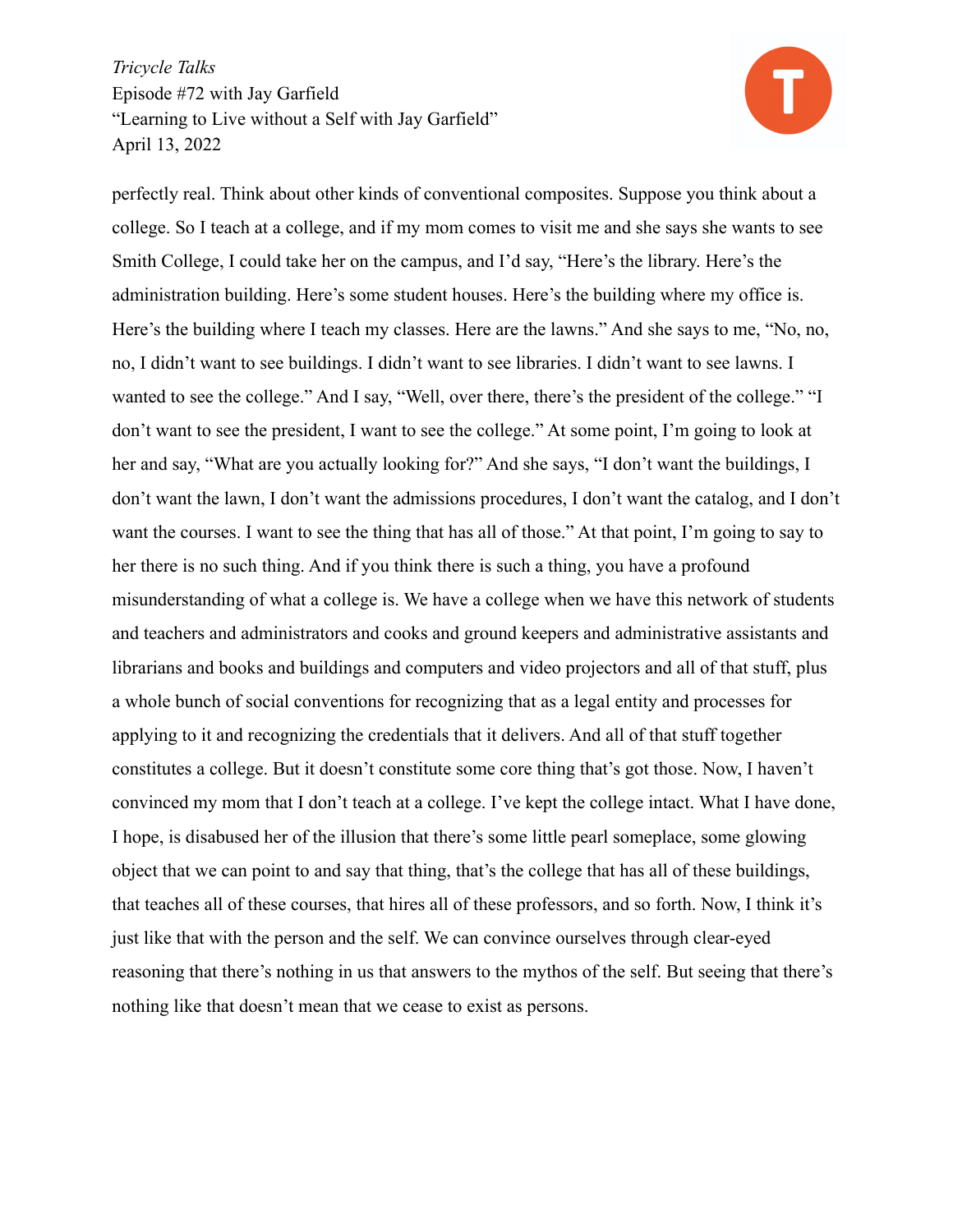

**James Shaheen:** Just a digression for a moment. You use the word conventional a lot. How are you using that word? As opposed to what?

**Jay Garfield:** As opposed to substantial, as opposed to existing primordially in the absence of any human convention. When I use the word "conventional," I am quite self-consciously using it in a way that Candrakirti uses it but also as David Hume uses the word custom. That is, it reflects the way that we behave collectively, the agreements that we make, whether tacit or explicit. So driving on the right side of the road in the US and on the left side of the road in the UK, those are each conventions. The Geneva Conventions are conventions. It also means what we do when we come together, like the Democratic National Convention. But convention also means ordinary or everyday, the way we behave ordinarily. So my custom of taking a walk with my dogs first thing in the morning, we might say, is one of the customs or conventions in which I participate. So I think of conventions as comprising habits, ordinary, everyday ways of being, ways of thinking, ways of talking, explicit agreements that we make, tacit agreements that we make. And part of the claim of this book is that when we think about what constitutes our own identity, we see that that identity is constituted by a very vast and complex and often invisible web of conventions that brings us into existence, not some kind of prior metaphysical fact.

**James Shaheen:** So what we're getting at in so many ways is that we exist only in relationship to each other and everything around us. We're embedded.

**Jay Garfield:** Precisely.

**James Shaheen:** You also turn to Dogen's *Genjokoan*, and I just want to quote that. "To study the self is to forget the self. To forget the self is to be actualized by the myriad things. When actualized by the myriad things, your body and mind, as well as the bodies and minds of others, drop away. No trace of realization remains, and this no trace continues endlessly." So can you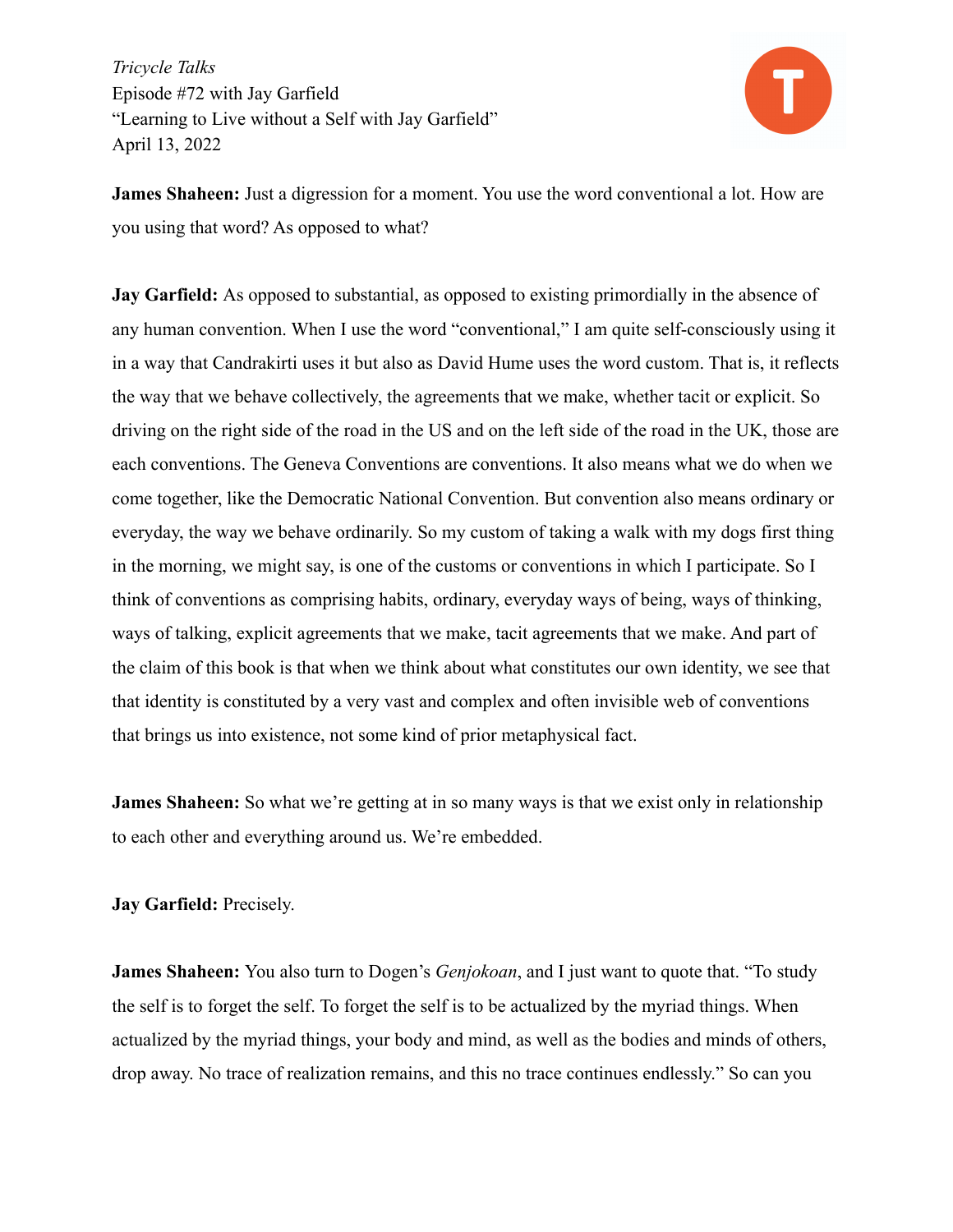

walk us through this passage and the connection between absence of self and engagement with the world?

**Jay Garfield:** Sure, that's what Dogen is talking about there, and that's one of my favorite passages in all of Buddhist philosophy. I find myself coming back to it again and again. So when we talk about the self dropping away and being actualized by the myriad things, that's the difference between thinking that our identity consists in some independent core fact about us that we can specify without thinking about anybody else or any other kinds of relations, that there's this kind of independent entity there. But to be actualized by the myriad things is for our identity as persons to emerge in our interaction with other objects in the world that we inhabit, with other persons who coexist with us in the world we inhabit, with other kinds of sentient beings, with social practices, with our past, with our future, and so forth. Those are the myriad things. And we find ourselves actualized as persons by the myriad things precisely because we aren't independent selves but are independent phenomena. When that happens, when Dogen talks about body and mind dropping away, what he means is that we no longer think of body and mind as the possessions of selves. Rather, the way that we think about who we are is as interdependent beings. We don't identify ourselves narrowly in our body, narrowly in the contents of our mind, but rather, as the complex, ever evolving set of psychophysical processes in constant open interaction with the world, again, actualized by the myriad things. When he says that, at that point, no trace of realization remains, there's not an entity that remains behind. Rather, we're recognizing the fact that we exist only as nodes in this interdependent web. And it's that recognition of our interdependent nature that goes on and on through causal processes.

**James Shaheen:** I know a lot of people respond to these arguments by saying that they lack agency or are deterministic, and they get a sort of fatalistic sense. But in fact, the way it's described is very liberating. You mean I don't have to do all that work to be a self anymore? It is liberating, and it is a different kind of freedom than what we ordinarily associated with freedom.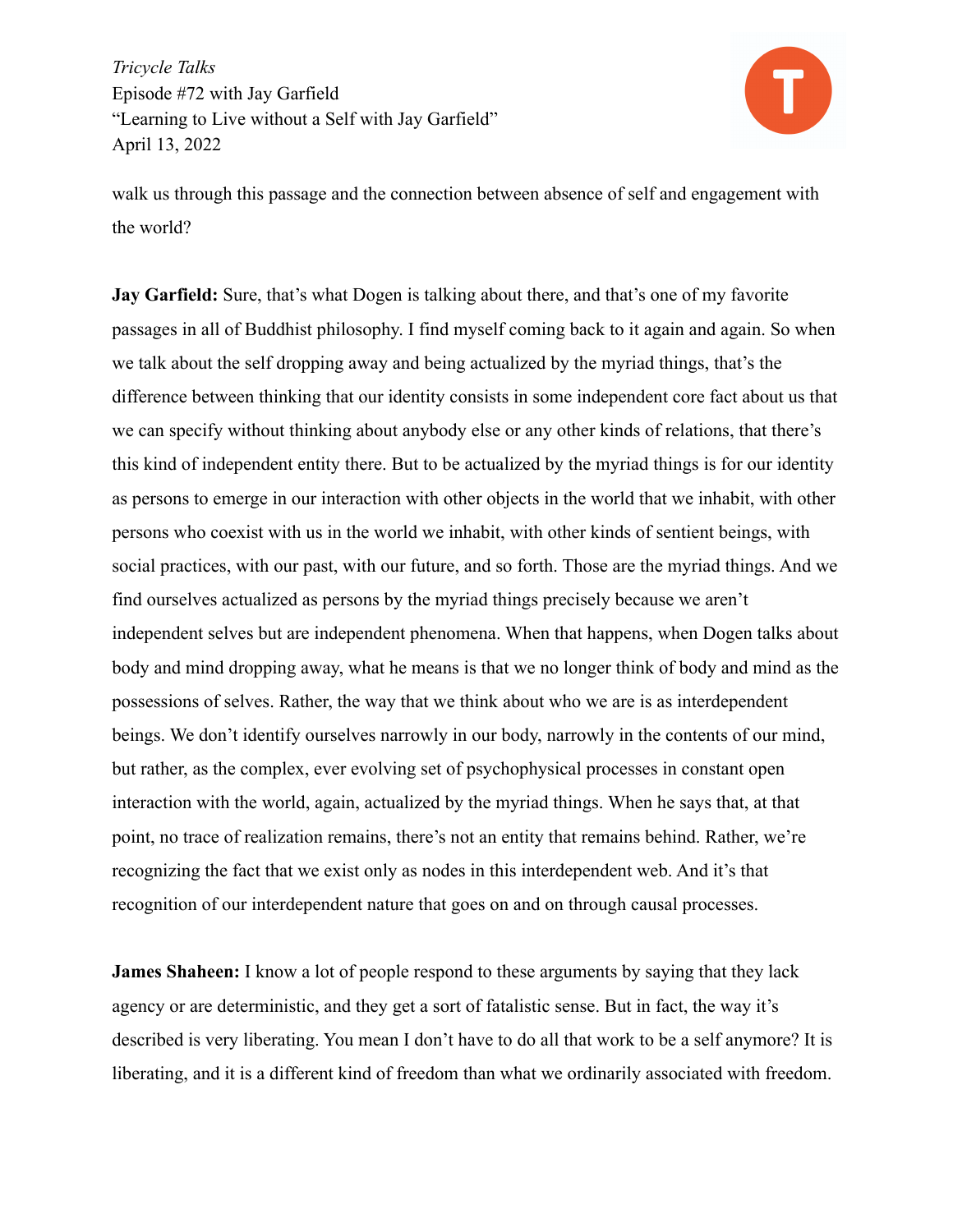

Sometimes we get so reductive, we say, I'm free to choose what I want in the supermarket. But this sort of freedom is the freedom not to have to be a self or sustain that self. So a lot of energy that goes into that.

**Jay Garfield:** Yeah, we could think of it as the Kris Kristofferson/Janis Joplin conception of freedom. Another word for nothing left to lose. We don't have a self that we have to protect. We don't have a self that we have to be afraid of losing. And that is a freedom from illusion, as opposed to a freedom to do some particular thing. And I think that kind of freedom from is pretty central to a lot of Buddhist thought.

**James Shaheen:** Yeah, there's no one special to be, and the flow state you describe as a perfect example of that freedom. I think that that's very appealing. The question of self is a deeply ethical one, and you write that the illusion of self is also bound up with moral egoism. Can you share more about how moral egoism structures our political and economic landscape?

**Jay Garfield:** Moral egoism is simply the idea that my own narrow self interest is at least prima facie motivating and justifying so that if I do something, anything, if I explain why I did it and I say, "Because it made me happy to do it," or "Because I wanted it," that that by itself constitutes at least a basic even if defeasible justification for the action, and we might say there are other strictures that undermine that justification. So for instance, if it's, you know, torturing kittens, somebody might say, well, it might make you happy. But look what it's done to the poor kitten. But notice that "It's making me happy" was on the positive side of the ledger—it was just overridden by what was on the negative side of the ledger. And the idea that the positive side of the ledger is my own narrow self-interest is morally egoism. The moment we allow a self into the picture, then moral egoism is just hiding in the closet because the moment I've got a self and everything else is an object for that self, then there's a fundamental ontological divide, a divide in the nature of being between me and everything else. Everything else is my object. I'm the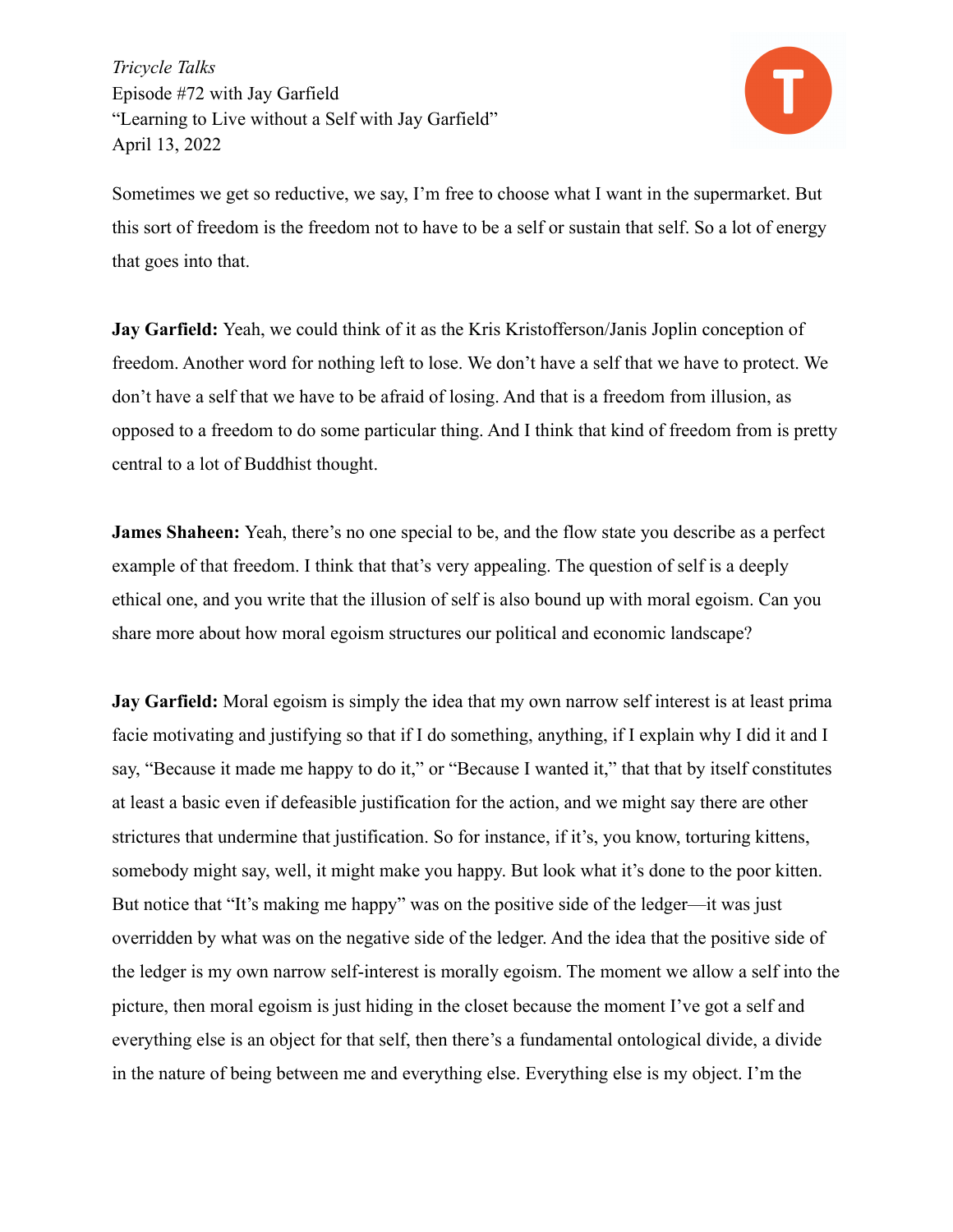

subject. Everything else is the patient of my actions. I'm the agent of those actions. And so there's something very special about me, and that becomes the kind of unspoken justification for the morally egoistic attitude. But once you've got the morally egoistic attitude, then the interests of others have to be defended as somehow overriding my own interests, and that's very hard to do. I mean, I can always find reasons that my interests are actually more important to me at least. And so I might say something like, "Oh, yeah, she can pursue her own interests, but I don't need to worry about them. I'll pursue mine. Each to their own. Every person for themselves." And then it's a short step from there to a kind of competitive social arrangement, where we say, "OK, life is basically a race, the person who's fastest wins, and my goal is to stay in my lane and get to the finish line before everybody else," to think that life is basically competitive. So if I'm able to achieve a distribution of goods that gets them all in my pocket and leaves everybody else impoverished, that's fine. If they had competed harder, they would have got it, and they didn't, so it's good that I won that way. And when we do that, that breeds not just a disinterest in the welfare of others, but a kind of disregarding of the welfare of others. We hope that that's remediated by a kind of invisible hand that's going to result in all of this selfish competitive behavior somehow generating equitable prosperity and happiness and that we can each take enough joy in the fact that other people have beaten us, that we'll be happy. But it doesn't. It simply leads to self-alienation, to alienation from others, to a deeply misleading view of that in which happiness consists. a reduction of happiness to possession or pleasure. That's what Marx called commodity fetishism, when we think that somehow just having good makes us happy. It leads to our alienation of our own being in the pursuit of what looks like success. None of that's good. None of that's good. And all of that, I think, is inevitably grounded in the self illusion. So I actually hope that if we can extirpate the self illusion, we can take some strides in the direction of social justice. We can take some strides in the direction of actually caring for others, of cultivating friendliness, of greater impartiality, of being able to take joy in the success of others and not only in our own vanquishing of them, and I think that generates a healthier society and healthier individuals.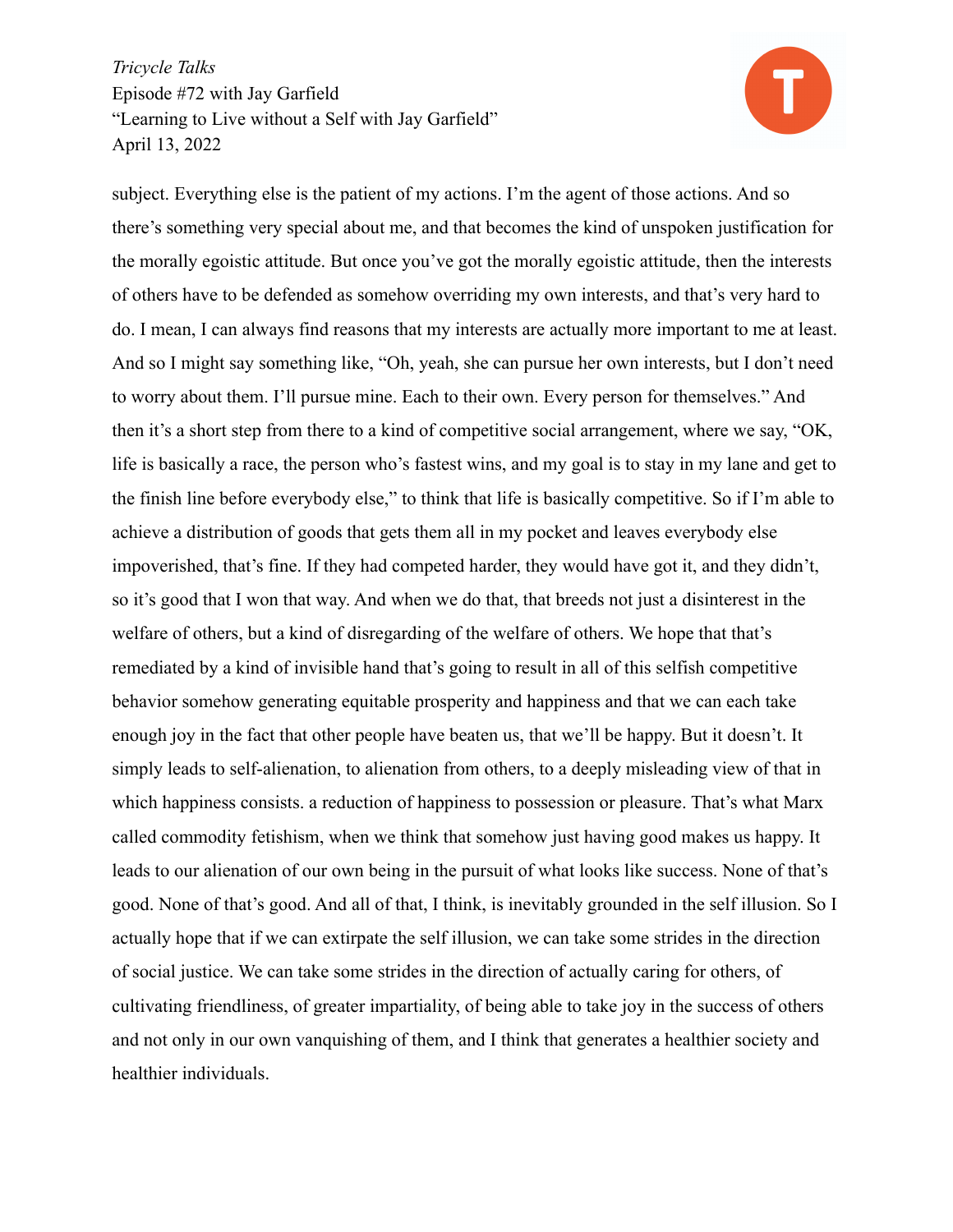

**James Shaheen:** Well, you've just described the *brahma-viharas*, which I was going to mention next, as really an antidote to this clinging attachment to a belief in self. Do you want to say something about the active cultivation of this more realistic understanding of who we are as persons?

**Jay Garfield:** Yes, because I use the brahma-viharas explicitly to do this. So for people who aren't familiar with those, brahma-viharas, or divine states, are *maitri*, or friendliness; *karuna*, or care, often translated as compassion, but I prefer care for that; *upeksha*, or impartiality and equanimity; and *mudita*, the ability to take joy in the success and the accomplishments of others. I think that when we take those four together, they constitute a vision of the moral landscape that is antithetical to that we get in moral egoism. What moral egoism encourages us to do is to see the moral landscape as characterized by a set of polar coordinates where we are at the center and what we want is dispositive, where those who are very close to us might give us enough happiness when they do well that we should care about them as well, maybe my spouse and my dog and my kids, and then maybe those a little further out, we care about a little bit less, and those who are far enough out, we don't care about at all. But it gives us a sense of the moral landscape that is structured by my own identity and the relation of everybody else to me. That's what gets called in Buddhist philosophy the twofold self grasping, grasping of "I" and "mine." That is, I grasp myself as a self, and I see the existence and the importance of everything else in terms of its relationship to me. Is that my friend or my enemy, close to me over here or over there, useful to me or unimportant to me, and so forth. Now, if you think for a moment, even just a moment, that is a terrible distortion of what the moral landscape looks like. We can't each be the center of the moral universe. And if I'm at the center, you're at the periphery. And the idea that we simply live these lives in disconnected moral universes, each of them centered on another self, makes the possibility of community and the sense of morality completely incomprehensible. Instead, we should be thinking of the moral universe as a kind of uniform space, a space in which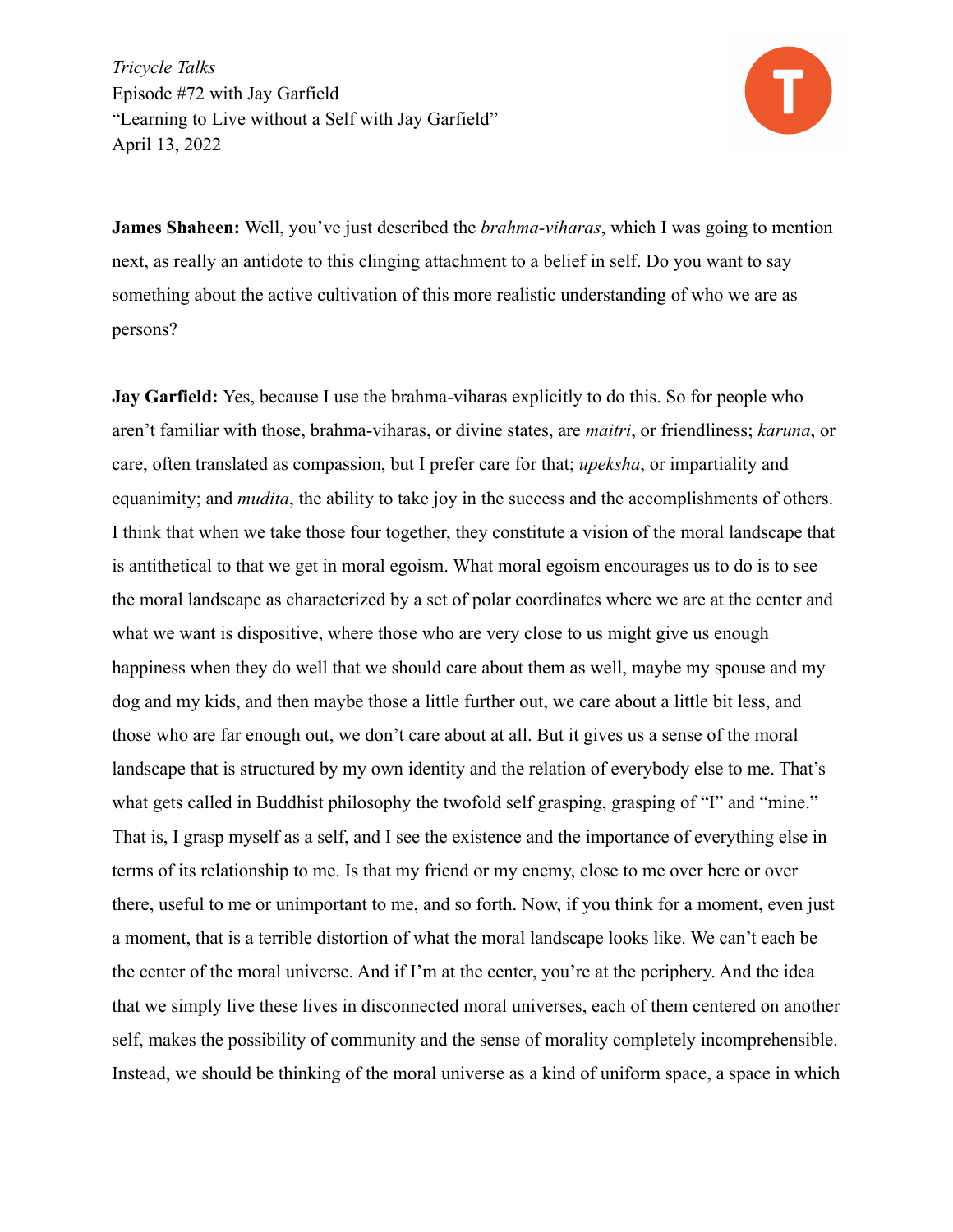

we locate a position that is no different in kind and no more or less special than any other position that could be occupied in that landscape. And that's what we get when we think in terms of upeksha, or impartiality. When we do that, we see that our sources of happiness aren't just our own achievements but also those to whom we're related. And that allows us a much greater scope for joy for happiness and concern. And that's reflected in mudita, or sympathetic joy. It enables us to recognize our interconnectedness with others and hence the fact that we're bound by friendship, or maitri. It causes us to react to others' distress with care and not with callousness, and that's karuna. And I think that those four aspects, valorized in the Buddhist tradition as what we might call cardinal virtues, work together primarily to ask us to reorient ourselves in the moral landscape.

**James Shaheen:** Thank you. That's so well put. I think there are some fundamental assumptions, I just want to get to another one of them, that we consider universal and true. For instance, we have this impression that one day we just discover ourselves as infants. We say, "Hey, I'm here," and then we notice that there are others. But you are citing studies that suggest that it's really we begin to become aware of ourselves only in relation to the other through awareness of and recognition by second persons. Do you want to talk about that a little bit?

**Jay Garfield:** Yeah, I think it's very powerful, and it's an idea that we can come at either philosophically or empirically. You're referring to the empirical work that I cite, and the real heroine of this is the English psychologist Vasudevi Reddy, who's done dramatic and pathbreaking work exploring the way that infants come to know that they themselves are persons or come to recognize themselves as beings. She's pointed out that infants do that by first recognizing the personhood and the sentience of someone else, typically our mother or a caregiver, and we come to recognize ourselves as persons by seeing that that person responds to us as persons. And so it's not that we first look inside and say, "Wow, I'm a self, I'm a sentient being, or I'm a person" and then wonder whether other people are. An infant can't wonder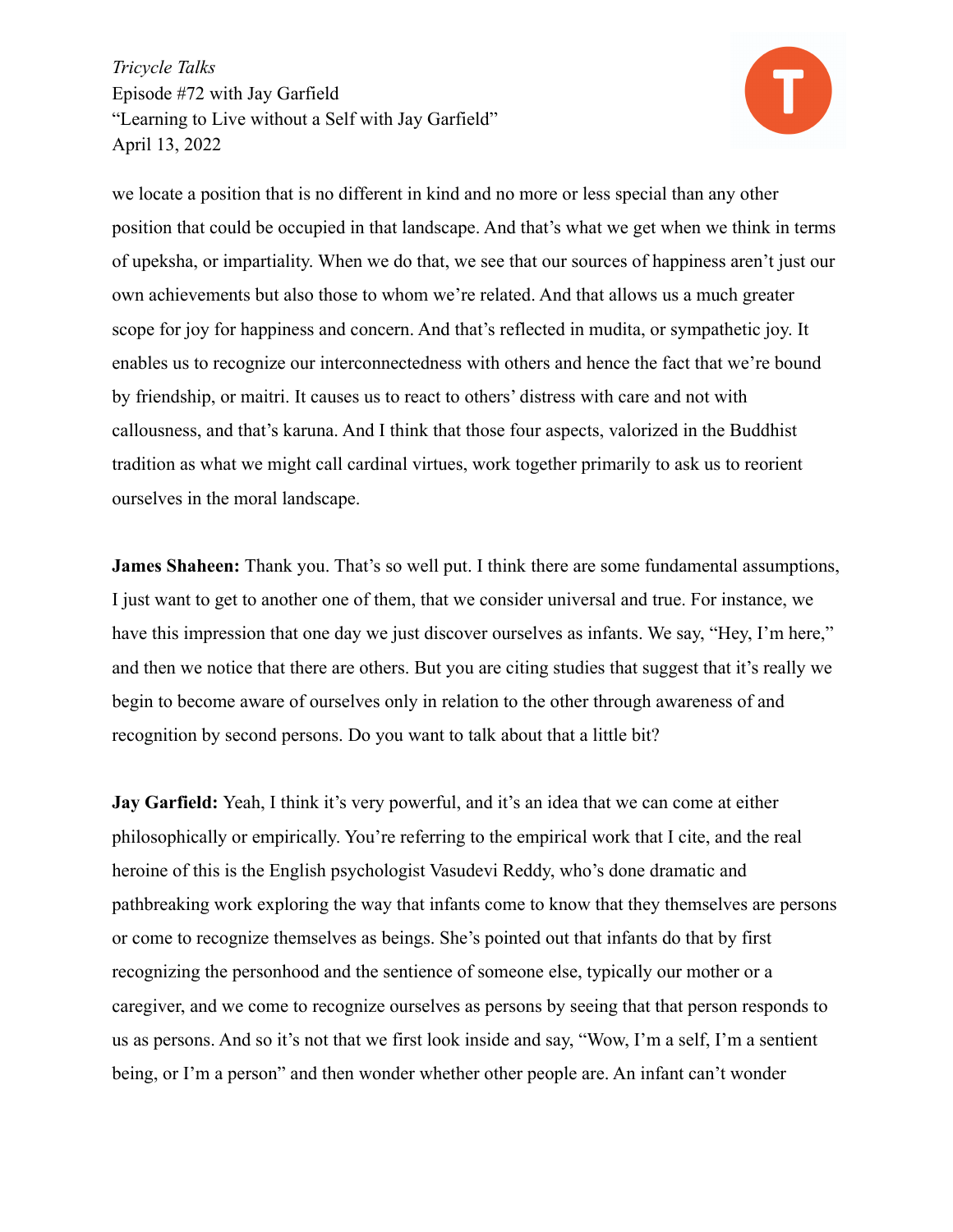

whether its mother is a person. That has to be taken for granted. And that's the basis upon which we develop our entire concept of personhood and then come to see that it applies to us as well. What Vasudevi Reddy shows, and what other philosophers have shown before her through philosophical argument, but not nailed down so rigorously as she does, is that we can only come to understand ourselves as sentient, minded beings, by already having that concept to apply to ourselves, and the only way we can develop that concept is by seeing that sentience, that mindedness, that personality instantiated in others. So second persons are actually prior in that sense to first persons.

**James Shaheen:** It's so counterintuitive, it's sort of very surprising to hear, but it makes sense in the framework of no-self or non-self.

**Jay Garfield:** Absolutely. And you know, philosophers like K.C. Bhattacharya and Levinas have been emphasizing this for a while. Wittgenstein in the Philosophical Investigations makes much the same point. But if it's an abstract, philosophical argument, people kind of shrug their shoulders and say, "Well, that's just what weird philosophers think." I'm really happy that Reddy really nails it down with beautiful, rigorous studies, showing how infants come to know themselves as second persons for another before they understand themselves as first persons. And I think it's really beautiful. It reminds us that part of our gratitude towards those around us is gratitude for our own identity, which is conferred by those around us and revealed to us by those around us.

**James Shaheen:** You know, a lot of people find this notion of no-self or non-self frightening, or it's occasioned by a sense of loss or groundlessness. And you write, "To regard ourselves as selfless persons is not to denigrate but to make sense of our reality and to recognize that our lives are only possible and can only have meaning in the context of a world." That's a far less lonely understanding to me than this self that I'm so attached to.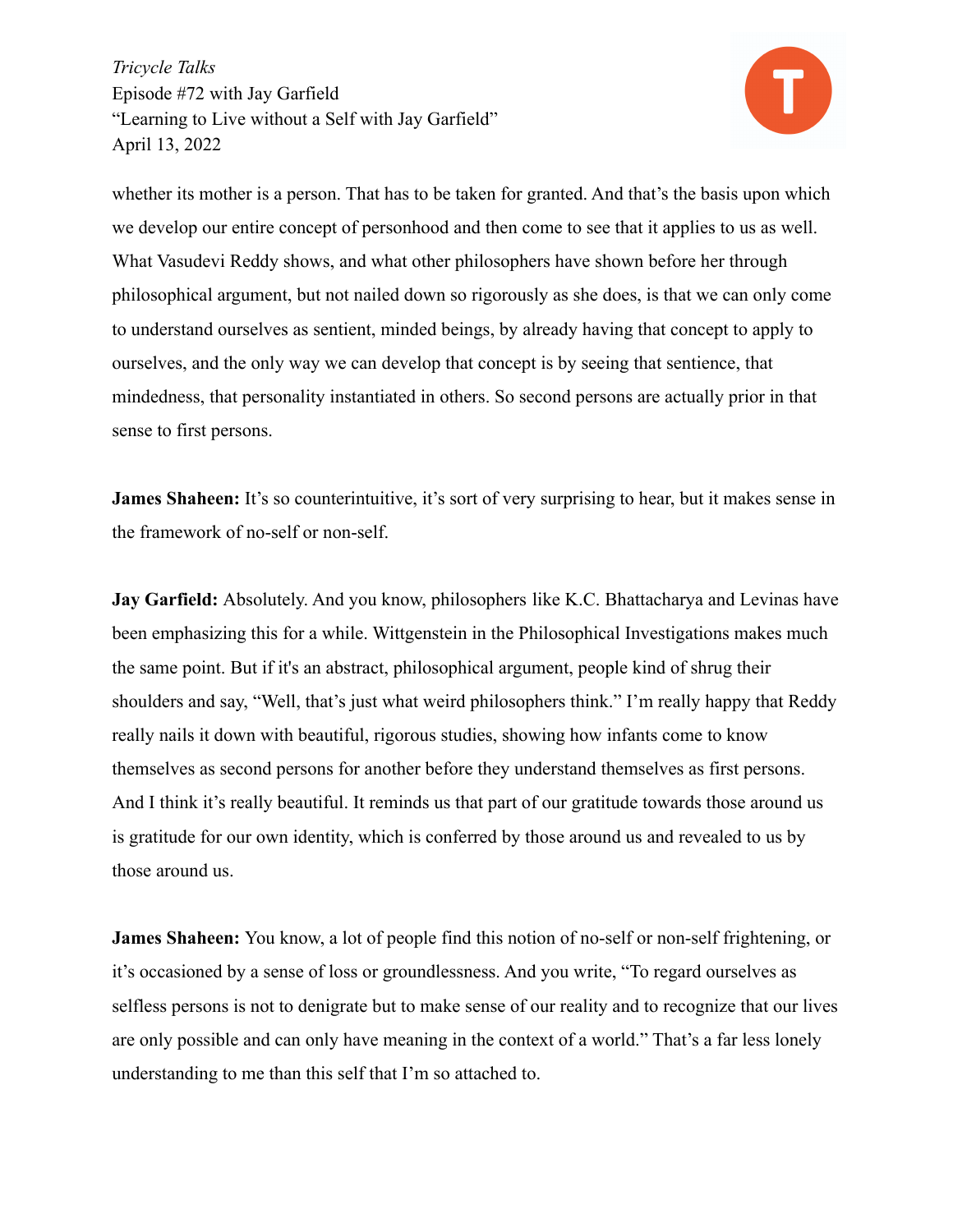

**Jay Garfield:** Yeah, I think that's right. One of the paradoxes of the self illusion is that we're kind of driven to it in order to give our lives meaning or substantiality, to make it something worth caring about. And the cruel irony is that nobody would care about a completely independent, inaccessible being outside of space and time that's unrelated to everybody else. I mean, we build something that's totally fictional but also not even desirable as that bulwark, and we neglect the fact that if we simply pay attention to who we are and that our being is, as Thich Nhat Hanh puts it, interbeing, and that interbeing is a really beautiful way to be, we don't need that myth to give our lives meaning. And in fact, that myth invigorates our lives of meaning rather than enhances any meaning that we already have.

**James Shaheen:** You also discuss language later in the book. Can you share how language comes into play and how we understand ourselves as persons? Because language seems to be so much of what we simply are.

**Jay Garfield:** As persons, we've, of course, evolved to be language users. That's one of the things that's quite distinctive about members of Homo sapiens among all of the other sentient animals on earth. Language helps constitute us in important ways as persons. Here's how. Part of what it is to be a person is to have beliefs, desires, hopes, and fears, what philosophers call in our technical jargon propositional attitudes, that is, states of mind that can be characterized by having propositional content: I believe that snow is white, I hope that the war in Ukraine will be over soon, I fear that Chernobyl might melt down again. Each of these things is represented as a sentence. And to be a person is to be able to interpret myself as having attitudes characterized by these sentences and to be able to interpret other persons as having those kinds of attitudes. Now, when we think about how we do that, it's kind of interesting. I don't look inside and find an inscription in English or some other language in my brain and read it to myself and say, wow, I really do believe that snow is white because there's that snow is white sentence in my belief box.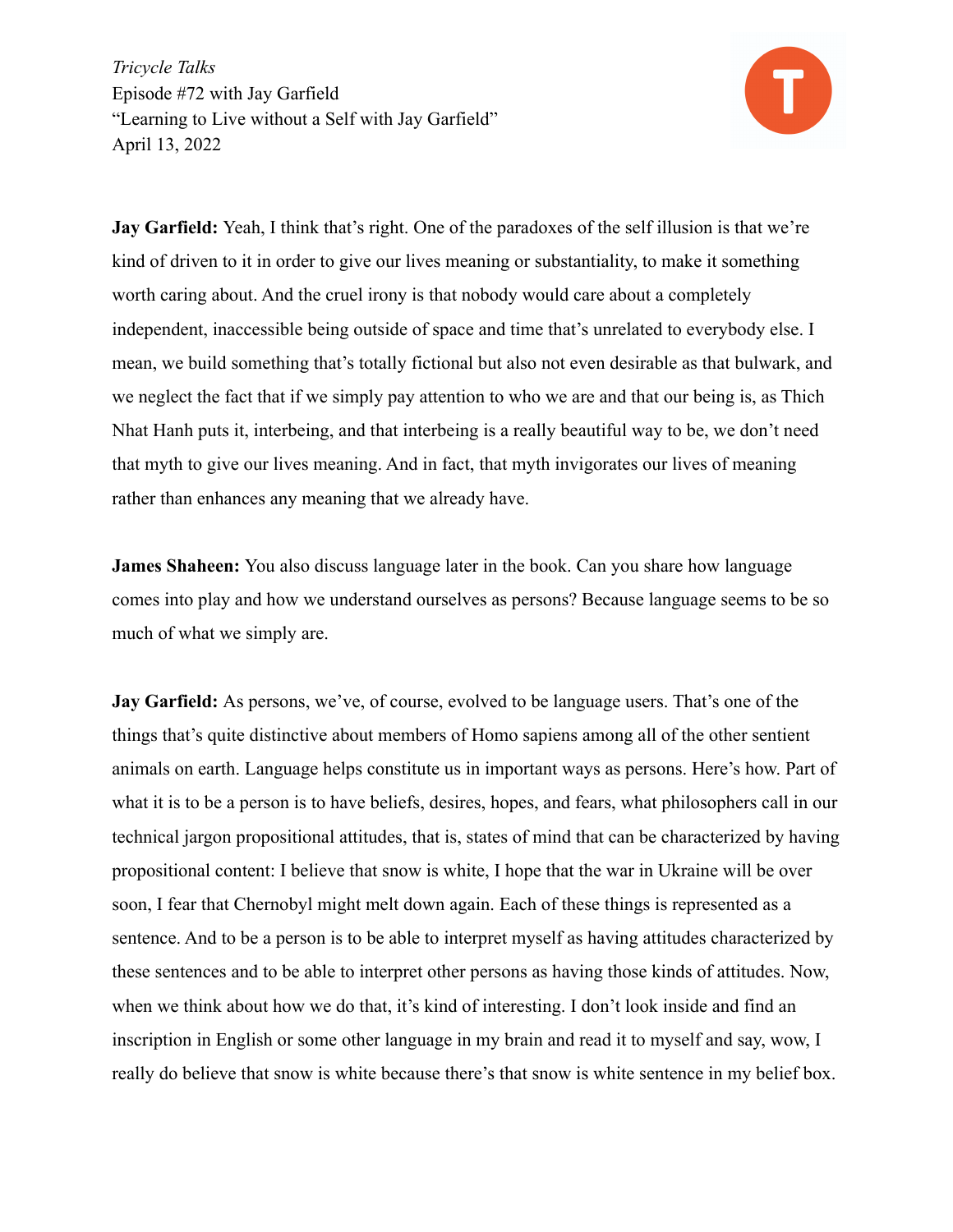

And I don't look at another person and say, wow, she really does want to eat those oranges because I see a little I want oranges sentence in her desire box. We don't do that. Nonetheless, our self-understanding and our understanding of others is deeply implicated in our ability to ascribe states like this. If we don't understand each other and ourselves as believers, desirers, hopers, and fearers, then we don't think of ourselves as persons. But the only way that we do that is by first learning language and learning what meaning is in the context of language and then learning to interpret others' inner states as language-like, and so when we make ourselves available to either self-interpretation or interpretation by others and when we open ourselves to being willing to interpret others through the medium of language, then we come to respect each other as cognitive agents, as persons have to be. But it's language that gives us that model of meaningful vehicles of content that allow us to think of our inner states as other kinds of meaningful vehicles of content. It allows us to think of ourselves as participants in a community of meaning constituted in a community in which we are constantly interpreting one another using language. So I think that the conventions of language are absolutely at the heart of what it is to be a person.

**James Shaheen:** You say that the possibility of speech itself depends on intersubjectivity, like everything else, our very existence, does.

**Jay Garfield:** Absolutely. Because without intersubjectivity, we can't constitute the rules for using words that make the words meaningful. Language isn't something we discover. It's something we create. And it's not something that I create. It's something that we create because language is a rule-governed activity, just like thinking is a rule-governed activity, and rules require agreement, mechanisms of enforcement, people who will confirm that I followed the rule correctly or will correct me for having followed a rule incorrectly. Those are the rules that make our words meaningful. If the word "horse" couldn't be used to refer only to horses and not to cows and dogs, it wouldn't be a meaningful term. But that's only because we collectively agreed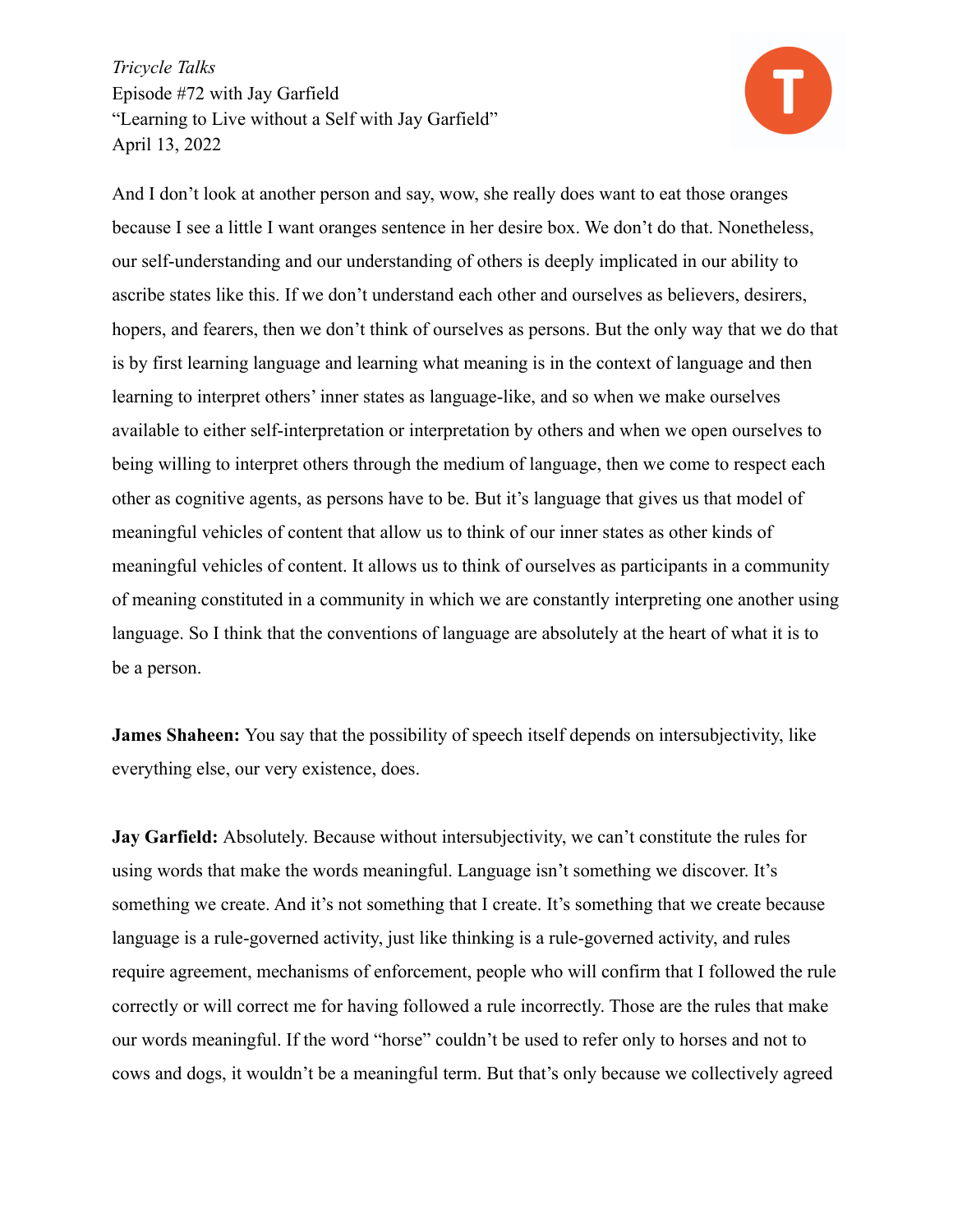

to use it in that way and not in another way. And so interbeing and interrelatedness is essential for the constitution of language. Language is important for the constitution of our ability to understand ourselves and others as believers and thinkers and agents. And so interbeing becomes prior to the individual being of persons. That's a really important thing to recognize, the way that the relationship between a person and a society is not like this, that a bunch of preexisting persons wandered around in the forest or on the savannah and then met each other and said, "Hey, let's constitute a community." It doesn't work that way. Instead, communities arose in which persons could be constituted, and our identity is very much the identity of members of a community. I think that's extraordinarily important. So when Candrakirti, in his discussion of conventional reality, says that one of the aspects of conventional existence is that not only do wholes depend on their parts but parts depend upon their whole and that things depend for their identity on conceptual imputation, he has us in mind. We depend for identity as persons on the whole communities in which we participate. And the only way we can recognize ourselves and others as persons is to impute conceptual activity to them through language. Those are important parts of what conventional identity is. Once we recognize that, we see that conventional identity is not second-rate identity. It's all the identity you could ever want.

**James Shaheen:** You say, "Persons are poised between the biological, the psychological, and the social, and they live on the cusp of fact, and fiction." What does it mean to live on the cusp of fact and fiction? I thought that was really a captivating phrase.

**Jay Garfield:** Yeah, I make a lot in this book, as I do in my Hume book, of the weird fact that the words fact and fiction in English are cognate, and it's something that's easy to forget. Fact is obviously cognate with factory. It refers to things that we make, and fictions are things that we make up. They both, by the way, come from the Latin *fingere*, which is where finger comes from too, something that we do and that we make with our hands. So it's easy to forget that fictions can constitute reality. It's a fact that Hamlet is a fictional Danish prince. It's a fact that Ahab was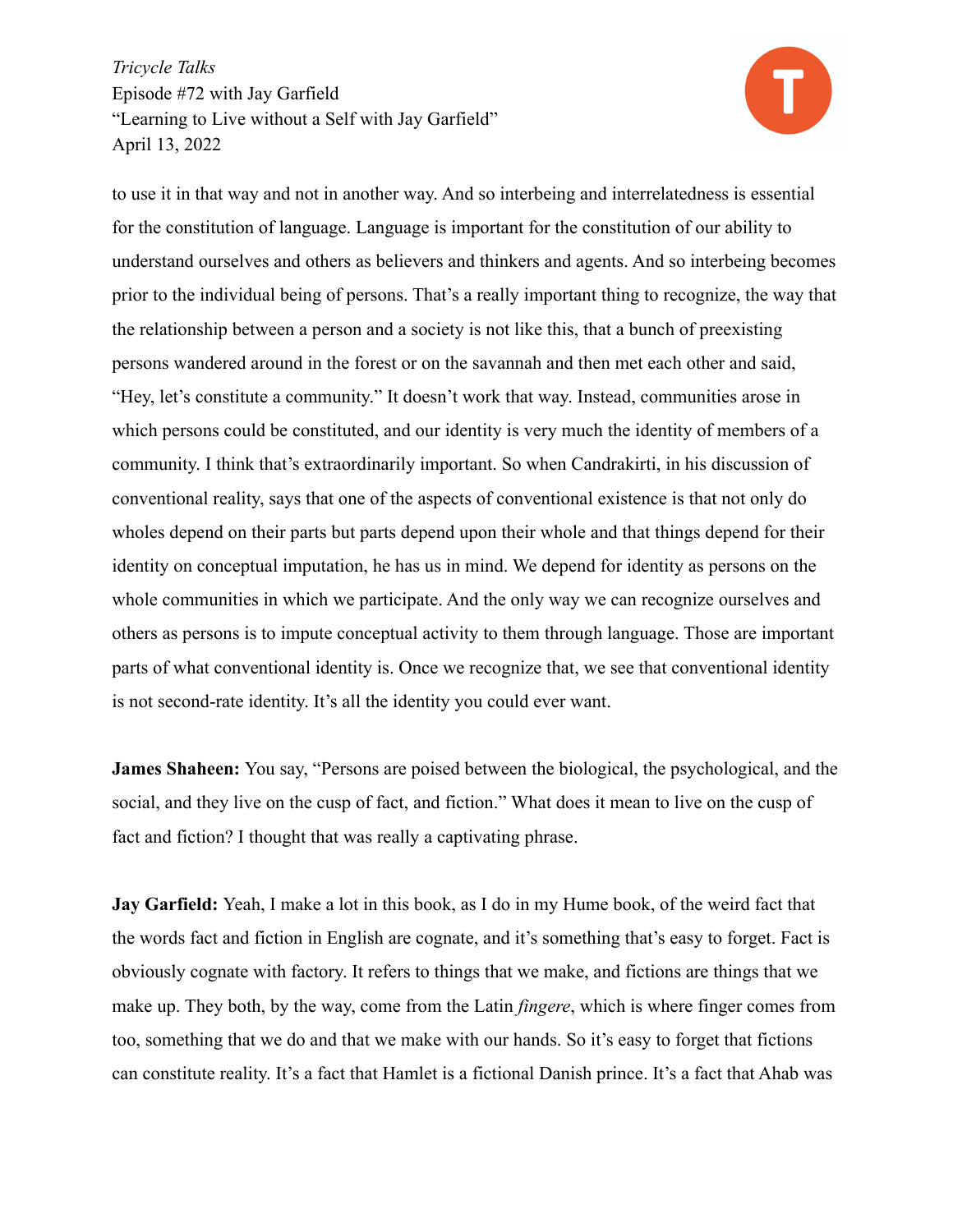

captain of the Pequod, and not Queequeg. He was a harpooner. Fictions constitute kinds of facts and truth. And when I think about fictions, what I think of is things that humans bring into existence. Among the things that humans bring into existence are human beings, are persons. We're brought into existence by the network of social and biological conventions in which we participate, by the narratives that we construct for ourselves and that are constructed by others around us. So we are fictions. We're as much fictions as Hamlet is in some respects. In other respects, not because we're part of a much broader and less optional fiction than the one that Hamlet participates in. But what I want to emphasize in that little remark is that fictions create facts, and fictions, of course, also rely on extra fictional facts in order to create them. Our bodies aren't necessarily created as fictions, and part of our existence is biological. But our personhood is very much an artifact. Hume pointed out that we're natural artificers. The best artifact that we've ever created is ourselves, persons. And for that reason, while we're factual, we're also fictional. We're biological organisms, but we only become persons in the context of our social existence. So the social, the biological, the factual, and the fictional, all come together in personhood.

**James Shaheen:** So you write that we are distinct, though, from literary persons because we are embodied, embedded and enactive in the world.

**Jay Garfield:** We are embodied. Hamlet doesn't have a body, not a real one, though he is instantiated by different bodies when people perform the play. We are not optional. We can either choose to read Shakespeare or not; we can't choose whether to live our lives or not. While Hamlet might be embedded in Shakespeare's narrative, and in the conventions and history of the theater, we are embedded in a much, much wider context. And so when we talk about the difference between fact and fiction, what makes us different from those kinds of fictions is the breadth and depth of our embedding and of our mandatory, biological instantiation and mandatory inaction of our lives. But that's all, as I say, enacted, embodied, and embedded. And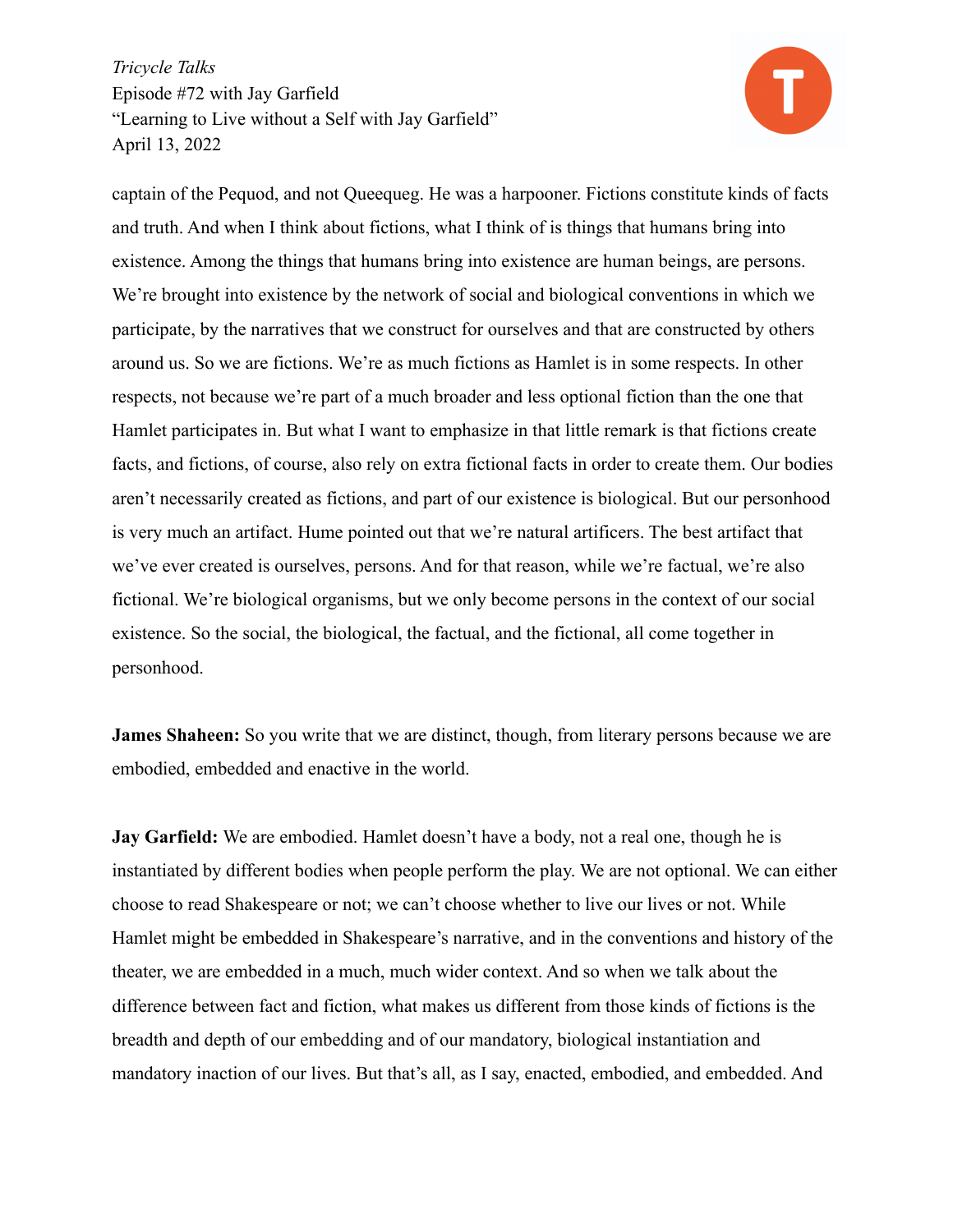

that's really what makes us go. That's not independent selves who happen to encounter one another.

**James Shaheen:** And how does this inform, then, how we can care about others and live a moral life?

**Jay Garfield:** Well, once you see that we are not solo improv stand-up players but rather members of a vast improv collective, you recognize that the only way that I can succeed is if we succeed. The only way I can be happy is if we're happy. And the only way my life can be meaningful is if our lives are meaningful. And I think the recognition that our identity is coconstituted, the recognition that the only kind of identity that we have is interdependent and not independent identity, allows us to respond to others with gratitude, with care, with friendship. And that's the moral attitude that I think we ought to be encouraging. I think that in general, each of us, no matter how egoistic we might start, we'll find out that we're happier when we shed the egoism and discover through mudita, or sympathetic joy, that the world is full of sources of happiness, and most of them aren't me.

**James Shaheen:** Yeah, to sum it up, you write, "to accept that you have no self is not to reject your identity, it is to reclaim your humanity."

**Jay Garfield:** That's how I see it.

**James Shaheen:** So Jay Garfield, it's been a pleasure. For our listeners, be sure to pick up a copy of *Losing Ourselves: Learning to Live without a Self*, out on May 17. You can pre-order now on Amazon and elsewhere. So thanks again, Jay.